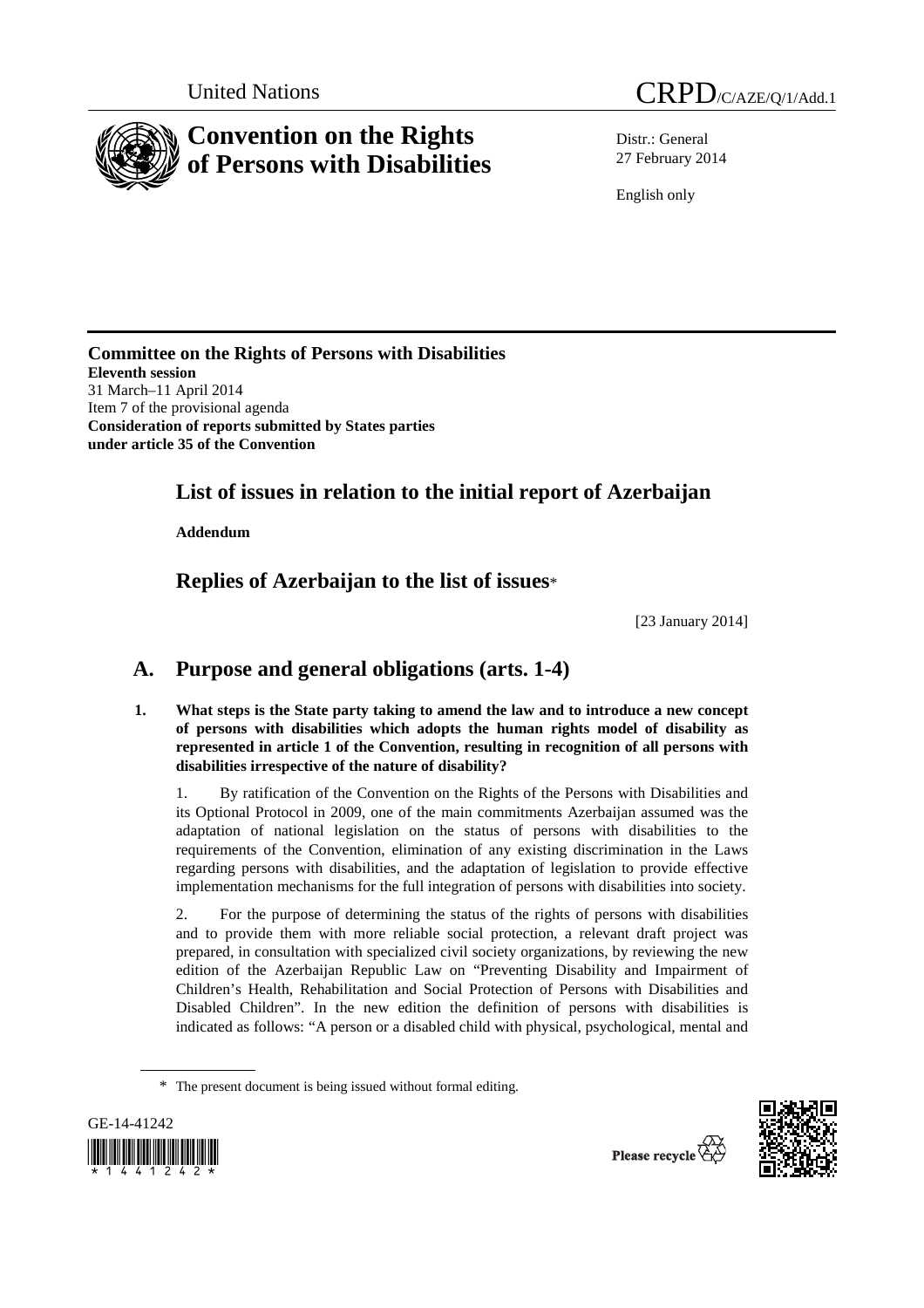sensory problems while he/she is faced with different challenges that limit them to participate fully and efficiently in society life".

3. The improvement in legislation and its adaptation to international standards is based on the 1st article of the National Activity Plan Projects on "Protection of the Rights of Persons with Disabilities" prepared jointly by the Ministry of Labour and civil society. A draft has been submitted to the Government and is currently under its consideration.

# **B. Specific rights (arts. 5 and 8-30)**

## **Equality and prohibition of discrimination (article 5)**

**2. What steps are being taken to include in the Constitution and in laws the explicit prohibition of disability-based discrimination? What measures are available in laws against discrimination to protect against multiple and intersectional discrimination and ensure the effective implementation of these laws, including through effective remedies such as proportionate dissuasive sanctions for perpetrators and redress for victims?** 

4. The State guarantees the equality of rights and freedoms of everybody. According to article 25 of the Constitution of the Republic of Azerbaijan everyone is equal before the law and courts. According to article 35 of the Constitution, everybody has the right to independently select an activity, profession, occupation and place of work consistent with their working skills. Everybody has the right to work in secure and healthy working conditions and without any discrimination and to receive at least the minimum salary as defined by the State.

5. According to article 16 of the Labour Code of Azerbaijan it is strictly prohibited to have any discrimination in labour relations on the basis of citizenship, sex, race, religion, nationality, language, place of residence, property ownership, public and social origin, age, marital status, belief, political views, affiliation with any trade union or other social unions, official position as well as the work skills of the employee, professional skills, or reasons that are not related to work activity. According to the criteria mentioned above any direct or indirect determination of privileges and benefits as well as limitation of the rights is strictly prohibited. The granting of privileges and defining additional guarantees in labour relations in favour of women, persons with disabilities, persons under 18 and people in need of social protection shall not be considered discrimination. According to article 155 of the Labour Code, an employee has the right to work in secure and healthy working conditions and without any discrimination and to receive at least the minimum salary defined by the State for his/her work.

6. Persons with disabilities and disabled children enjoy all social-economic, political, personal rights and freedoms in accordance with article 1 of the Law on Preventing Disability and Impairment of Children's Health, Rehabilitation and Social Protection of Persons with Disabilities and Disabled Children" of the Republic of Azerbaijan, the Declaration adopted by the United Nations General Assembly, the Constitution of Azerbaijan, the above-mentioned relevant Law and other relevant legislative acts. Discrimination against them is forbidden and is prosecuted under the Law.

7. According to article 8, the rights, freedoms and legal interests of persons with disabilities and disabled children are protected by the court or through measures set out in the relevant legislation of the State. Authorities or other citizens who are found guilty of violating their rights bear financial, disciplinary, administrative or criminal responsibility.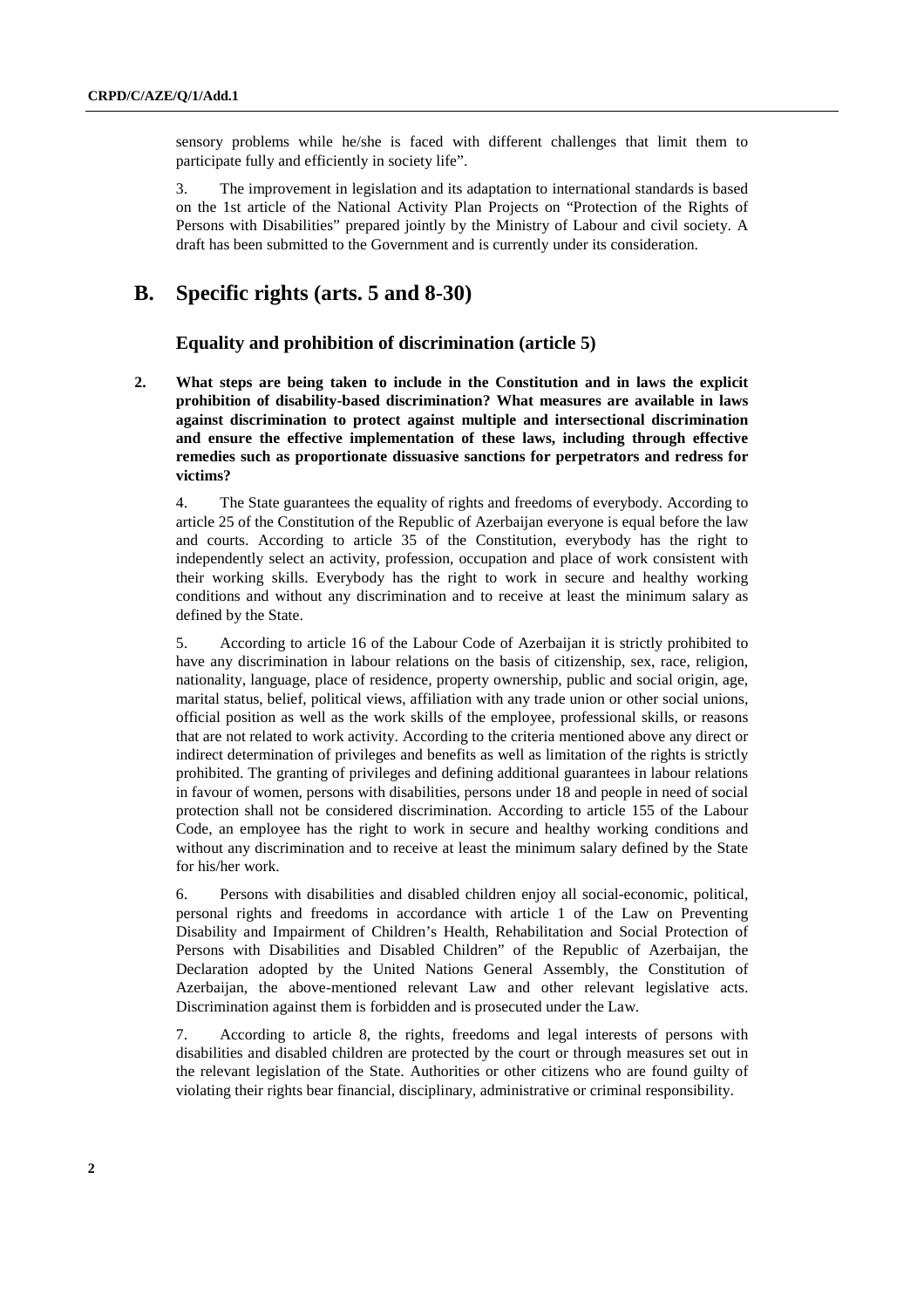8. According to article 17 of the Law of Azerbaijan, an employer who fails to respect the quotas for persons with disabilities, disabled persons under 18 and persons in need of special social protection set by the Executive Authority will be liable to pay a penalty fee to the State budget, equivalent to three times the average monthly salary for each work place (quotas).

9. The penalties are defined according to the Administrative Code (art. 53-2) of Azerbaijan for the employer who fails to respect the quotas for hiring persons with disabilities, disabled persons under 18 and persons who need special social protection set by the Executive authority, or the employer who does not pay the penalties to the State budget.

**3. Is the Azerbaijani translation of "reasonable accommodation" in line with the definition in the Convention? Does the State party's legislation against discrimination include the denial of reasonable accommodation as a prohibited ground of discrimination against persons with disabilities?** 

10. According to article 28 of the Constitution of the Republic of Azerbaijan, everyone legally being on the territory of the Azerbaijan Republic may travel without restrictions, choose his/her place of residence and travel abroad. Within the individual rehabilitation programme special facilities, elevators as well as telephone communications have to be installed at the entrance of buildings for persons with disabilities, or buildings where some disabled persons are resident according article 34 of the Law of the Republic of Azerbaijan on "Preventing Disability and Disabled Children". If the accommodations for persons with disabilities or disabled children do not meet their needs and if renovation to standards meeting their needs is not possible, their place of residence will be changed with the consent and upon request of persons with disabilities or the parents or guardians of the disabled children.

## **Women with disabilities (article 6)**

**4. Please explain whether the Law on ensuring gender equality is expressly clear about women and girls with disabilities. If not, what has the State done to ensure that women and girls with disabilities are included in the provisions of this law? (para. 14 of the initial report). What steps is the State party taking towards a twin-track approach to women and girls with disabilities and to systematically collecting data disaggregated not only by gender but also by disability?** 

According to the Constitution of the Republic of Azerbaijan, men and women have equal rights and freedoms. The State guarantees equality of rights and freedoms for everybody regardless of gender. It is prohibited to limit human rights and freedoms on the basis of gender.

12. It should be noted that freedoms and rights defined by the Constitution norms were also improved as a result of the referendum on 18 March 2009 on amendments and additions to the Constitution. According to the amendments to article 25 of Constitution, benefits or privileges cannot be granted or refused because of gender or on any other basis. Equal rights are ensured for everyone in their relations with State authorities that make decisions regarding rights and responsibilities. Protection of the rights and freedom of women with disabilities was ensured with the other rights and freedoms in the National Activity Plan on "Enhancement of the Efficiency of Human Rights and Freedoms" in the Republic of Azerbaijan. In conjunction with the creation of specialized work places for organizing the employment of women with disabilities, vocational training courses were organized to train them in relevant professions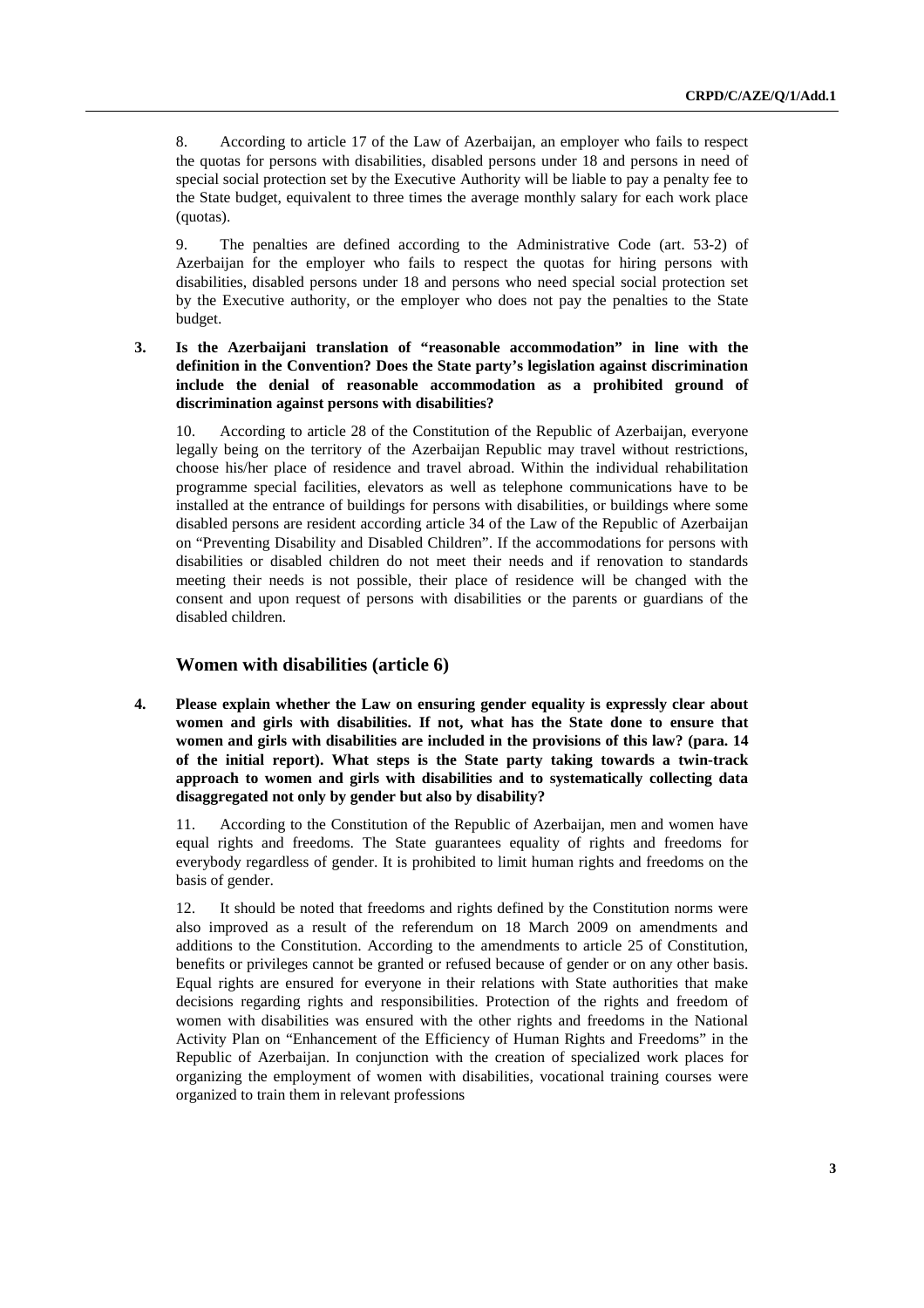13. The Gender (men and women) Equality Law N-150-IIIQ of the Republic of Azerbaijan adopted on 10 October 2006 covers all categories of women. In this regard, there was no need to include special provisions about disabled women and girls.

**5. What steps are being taken to ensure that women and girls with disabilities are consulted on an equal basis with other women and girls? How will the State party ensure that they are enabled to participate in the legislative and political spheres? What endeavours has the State Committee on Family, Woman and Child Problems undertaken to specifically serve women with disabilities, and what sort of cases has it handled? (para. 15)** 

14. There are no restrictions for disabled women or girls to participate in legislative or in other political spheres of the Republic of Azerbaijan. 126 disabled women and girls benefit from 11 child and family support centres under the State Committee for Family, Women and Children Affairs of the Republic of Azerbaijan. Ten disabled women who applied to the centres were provided with health services; the apartment living conditions of six persons were improved; seven disabled women received employment assistance and advocacy assistance was made available for 48 persons with disabilities in order to solve their social problems. Five disabled women victims of domestic violence were provided with psychological and social support and legal consultations. Disabled young girls benefitted from the Saatly Centre and participated in Paralympics games. In 2012-2013 12 disabled women were provided with wheelchairs; one person with disability was provided with a prosthetic arm; eight disabled persons participate in a weaving group and seven attend computer courses at the centres. Twenty-nine disabled women of the centre consulted psychologists.

## **Children with disabilities (article 7)**

#### **6. Please explain whether children with disabilities can obtain extraordinary help in any matters beyond medical related fields? (para. 20)**

15. Persons with disabilities and disabled children have the right to free treatment in State health institutions and in sanatoriums as defined in the legislation of the Republic of Azerbaijan according to Law 14-1 on "Preventing Disability and Impairment of Children's Health, Rehabilitation and Social Protection of Persons with Disabilities and Disabled Children". Along with health institutions disabled children can also use rehabilitation centres.

16. Some rights of the disabled children were indicated in this Law.

17. According to the Law of Azerbaijan, the Ministry of Education, the Ministry of Labour and Social Protection, the Ministry of Health and its local institutions, and the State Committee for Family, Women and Children Affairs provide disabled children and persons with disabilities over the age of 18 with preschool education, extracurricular education, general, initial vocational and professional training, and secondary and higher education pursuant to a decision of the Psychological-Medical-Pedagogical and Medical-Social Commissions. Rehabilitation centres carry out relevant rehabilitation activities and organize trainings through individual educational programmes. In addition, disabled children are assisted in acquiring sociability, self-service and simple working habits to facilitate their integration into society.

18. Regular events for disabled children are being organized by the State Committee for Family, Women and Children Affairs to identify their creative abilities, to ensure their health, to provide rehabilitation and promote their integration into society. Since 2008, occupational interests of 40 young people with disabilities have been identified and the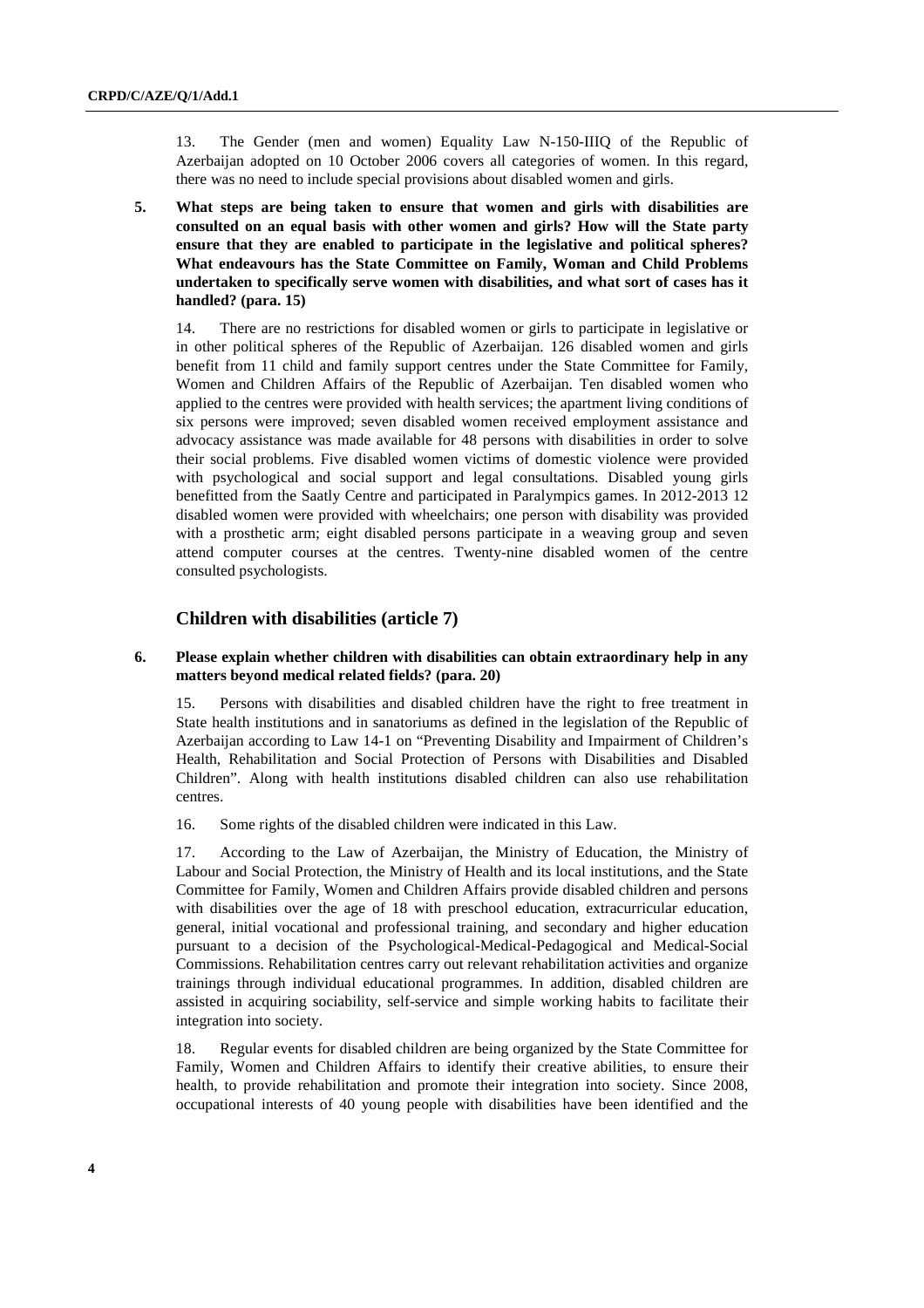Ministry of Labour and Social Protection, Labour and Rest House have jointly made efforts on vocational rehabilitation for young people with disabilities.

19. Education and vocational training of persons with disabilities and disabled children are carried out differently, such as individual education and education at home.

20. Home education is provided for disabled children who are unable to attend secondary schools with the consent of the disabled children and their parents. The Ministry of Education and its local institutions provide comprehensive opportunities for children with disabilities so they can receive education at home. Financial guarantees and concessions are provided for one of the parents or their substitutes according to the forms and conditions defined in the Azerbaijani Legislation for disabled children. Such kind of caretaking covers labour experience as well.

21. Disabled children receive their education in secondary and higher educational establishments and, where necessary in private educational institutions. Specialized facilities and departments have been established for disabled children in initial vocational, secondary and higher education institutes in order to create special conditions for these children. Educational trainings are also provided for the disabled children receiving treatment in stationary treatment-prophylactic or in rehabilitation centres.

22. Special installations, elevators as well as telephone communication have to be installed at the entrance of buildings and on stairs for persons with disabilities, or in the buildings occupied by families with disabled children. Families with children with disabilities have the right to the installation of home telephones free of charge.

23. Children with disabilities have the right to free education in music, fine arts and decorative arts in secondary schools or in private schools. Disabled students under 18 are paid 50 per cent more than normal students.

24. For the disabled employee under 18, annual leave is paid not less than twice the minimum amount provided in the relevant existing legislation.

25. Unpaid leave is provided for the employee under 18 according to the Azerbaijani Labour Legislation. Disabled employees under 18 benefit from reduced working hours, not to exceed 36 hours a week.

26. Persons with disabilities and disabled persons under 18 who suffered their disability in the company where they were employed enjoy rights of priority to retain their jobs during the periods of cutbacks in employees or staff.

27. Apartments for the families of children with disabilities are provided without any out of turn.

28. According to the individual rehabilitation plan and taking into account environmental and other necessary conditions for their living environment, the families of disabled children have the right to choose the type of building and the floor on which they will reside.

29. Disabled children living separately from their relatives and legal representatives are provided with assistance by the Cabinet of Ministers according to article 19.1 of the Law on Social Service. Procedures for provision of social service at home (mobile) were approved by resolution No.17 of the Cabinet of Ministers.

30. According to article 6.2 of the Law on Culture, the State guarantees cultural rights and freedoms for everyone regardless of their gender, social origin, health condition, and membership in public associations.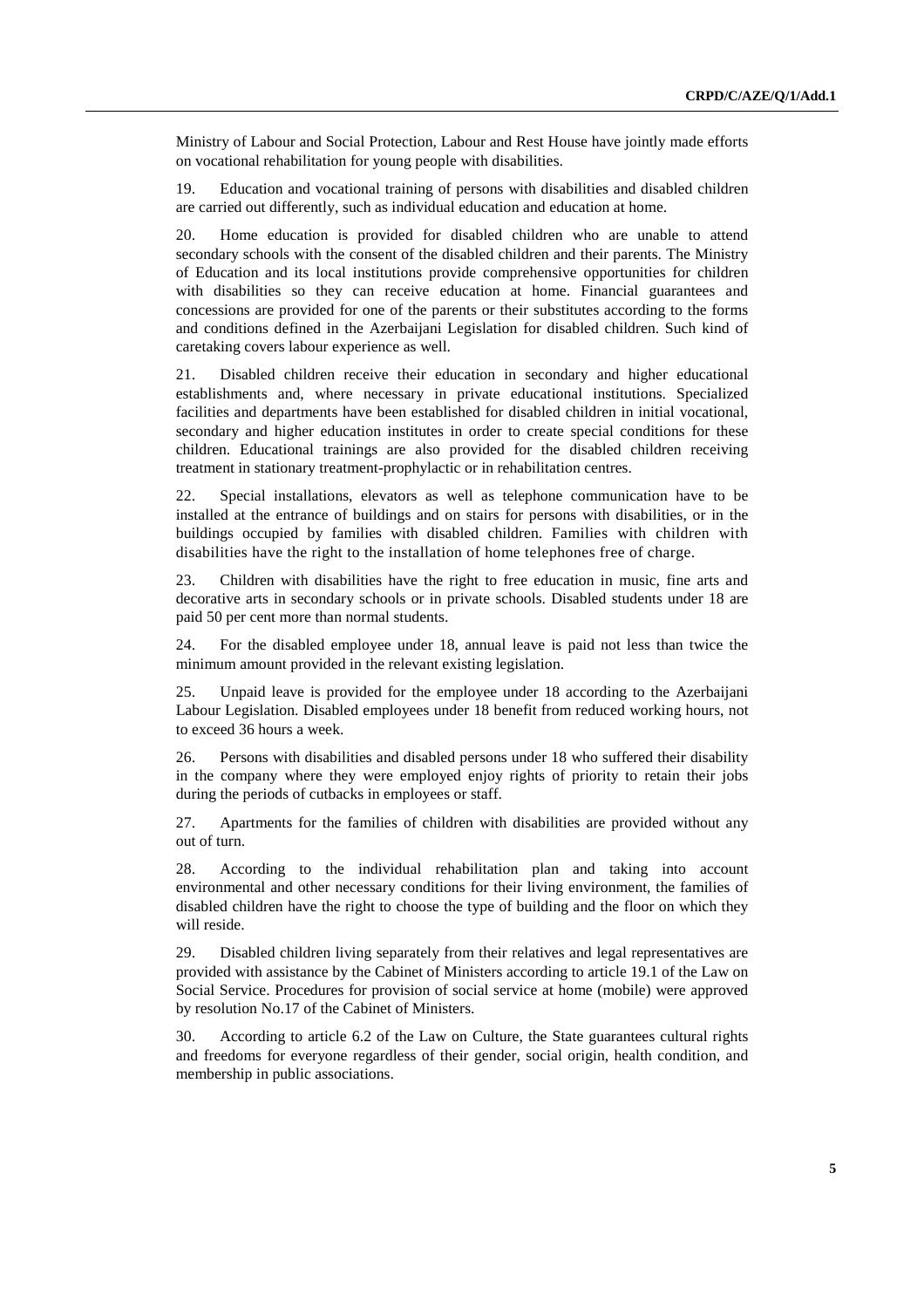31. In accordance with article 14.2.4 of this Law, preferential usage of cultural resources is provided by the relevant executive authorities for poor people, persons with disabilities and disabled children under 18, and war veterans.

## **7. Please specify which "children with impaired health are able to obtain additional, exceptional help. How are they identified, who is independently responsible for diagnosing their status and who makes the final decisions about their services on the basis of their needs? Are there any specific measures or actions regarding which parents do not have a right to appeal to a higher forum or a court? (para. 28)**

32. The status and assistance is determined by the Ministry of Labour and Social Protection of the Population with regard to the benefits paid for the disabled children by the State.

33. Disabled children can be served by a social worker or a social servant at home according to the rules on "Social Service at Home" (mobile) adopted on 31 January 2013 by Decision No.17 of the Cabinet of Ministers of the Republic of Azerbaijan.

34. The district (city) protection centres are required to take a decision on whether an individual or family will be provided with social assistance under the State budget within five days of receipt of the report from the social worker according to the 12th article of the Law on "Social Service" of the Republic of Azerbaijan.

35. One of the main priority directions of the State social targeted policy is improvement of the quality of medical services for mothers and children.

36. The programmes adopted by the State in the priority areas of health played a significant role in improving the quality and level of health for the general population of the country, especially for mothers and children.

37. In one of these programmes, the provision of "Electronic health cards", "Immunoprophylaxis of infectious diseases", hereditary blood diseases, diabetes and kidney failure treatment and preventive measures for the protection of the health of mothers and children have been emphasized.

38. To tackle serious social problems such as protecting mothers and children from diseases, early diagnosis and treatment is essential.

39. As a result of the activities undertaken within the framework of this programme, the process for diagnosis and follow up treatment at the early stages of diabetes, chronic kidney failure, cancer, tuberculosis were improved and, as a consequence, mortality from these diseases was reduced. Thus, compared to 2003 there has been a twofold reduction in the number of deaths from tuberculosis and diabetes and a fourfold reduction in the number of deaths from thalassemia. There are no institutions comparable to the Thalassemia Centre in Baku elsewhere in Azerbaijan or in the neighboring countries.

40. It should be noted that rules providing for obligatory premarital checkup aimed at prevention of thalassemia disease have been presented to Parliament.

41. The draft State project was developed in this sphere. The implementation of this programme will allow our country to prevent the birth of children with thalassemia.

42. Work is currently underway to include the information about the health of teenagers in the "Electronic Health Card System of Citizens".

43. In general the "Electronic Health Card System of Citizens" has operated since December 2007. A special software system was developed and card personalization centres were created in order to put this system into practice.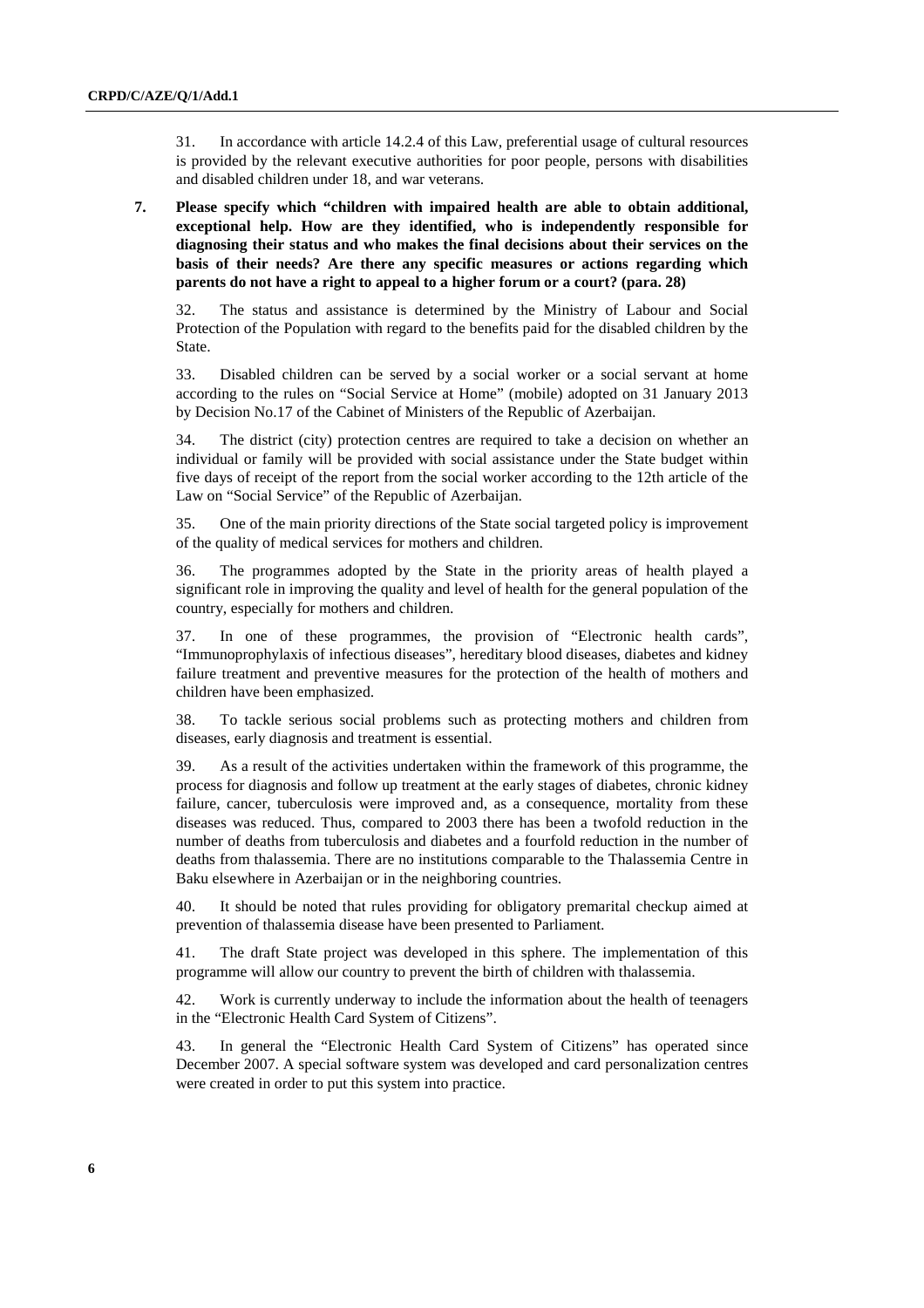44. Computer equipment was installed in all maternal and child health facilities of the Republic, and information is exchanged over the Internet by the information management centres.

45. At present, Azerbaijan possesses all the necessary facilities for the effective treatment of severe congenital diseases that can cause disability in newborn children.

46. All State child stationary institutions are provided with medicine, medical supplies, and nutrition for mothers and children from the State budget. Children who do not receive breast milk are given modern adapted baby foods produced in Europe.

47. Currently, a new State project on protection of the health of mothers and children is under preparation. Under this programme modern screening methods will ensure early diagnoses of the number of serious congenital diseases, new criteria for healthy childbirth, effective monitoring of pregnancy, safe motherhood and other related issues.

48. As a result of the measures implemented in recent years the success of our State is obvious in many areas of health care, and protection of the health of mothers and children., including disabled children

49. Dispensary observations and special medical care are provided for all children up to 1 year old in specialized child centres in order to identify hidden mental deficiencies, sensory defects, and impairments in motor skills.

50. Four nurseries are functioning under the Ministry of Health of the Republic of Azerbaijan. Two of them are located in Baku, one in Ganja and one in Nakhchevan Autonomous Republic. Three of these nurseries are for healthy children; one (in Baku) is for children with neurological diseases.

51. Nurseries are for children deprived of parental care from their early childhood, for orphans, as well as for the mothers who care for their children in a difficult social situation, educate them and provide them with medical assistance.

52. Children in nurseries are checked by all professionals for helminthosis and are given a Monteux test and other preventive vaccinations. Sick children are placed in isolation or in the case of less serious diseases they are treated in children's hospitals. The Government provides the children with necessary medical, pedagogical, psychological and other assistance in the case of health problems, or mental disorders.

### **8. What steps will be taken in order to provide the minimum level of benefit (allowance) for the families of children with disabilities? What steps are being taken to abolish the requirement of a minimum of five years of social insurance?**

53. As envisaged in the development concept, "Azerbaijan 2020, the vision to the Future" the benefit system for the families of disabled children will be upgraded until 2020, the rules for determining the needs of families for social assistance will be improved in order to reduce poverty and develop a modern social protection system, and at the same time, all social benefits will be unified and the amounts will be increased.

54. Draft rules on registering and processing of documents submitted for the determination of eligibility for social benefits and pensions were prepared and submitted to the Cabinet of Ministers of the Republic of Azerbaijan to provide for the implementation of article 1.4 of the Decree of the President of Azerbaijan No-373, dated 24 February 2006, as the beginning of those measures to initiate the implementation of the Law on "Social Benefits".

55. Benefits provided by the State for disabled children are increased annually according to the cost of minimum living standards.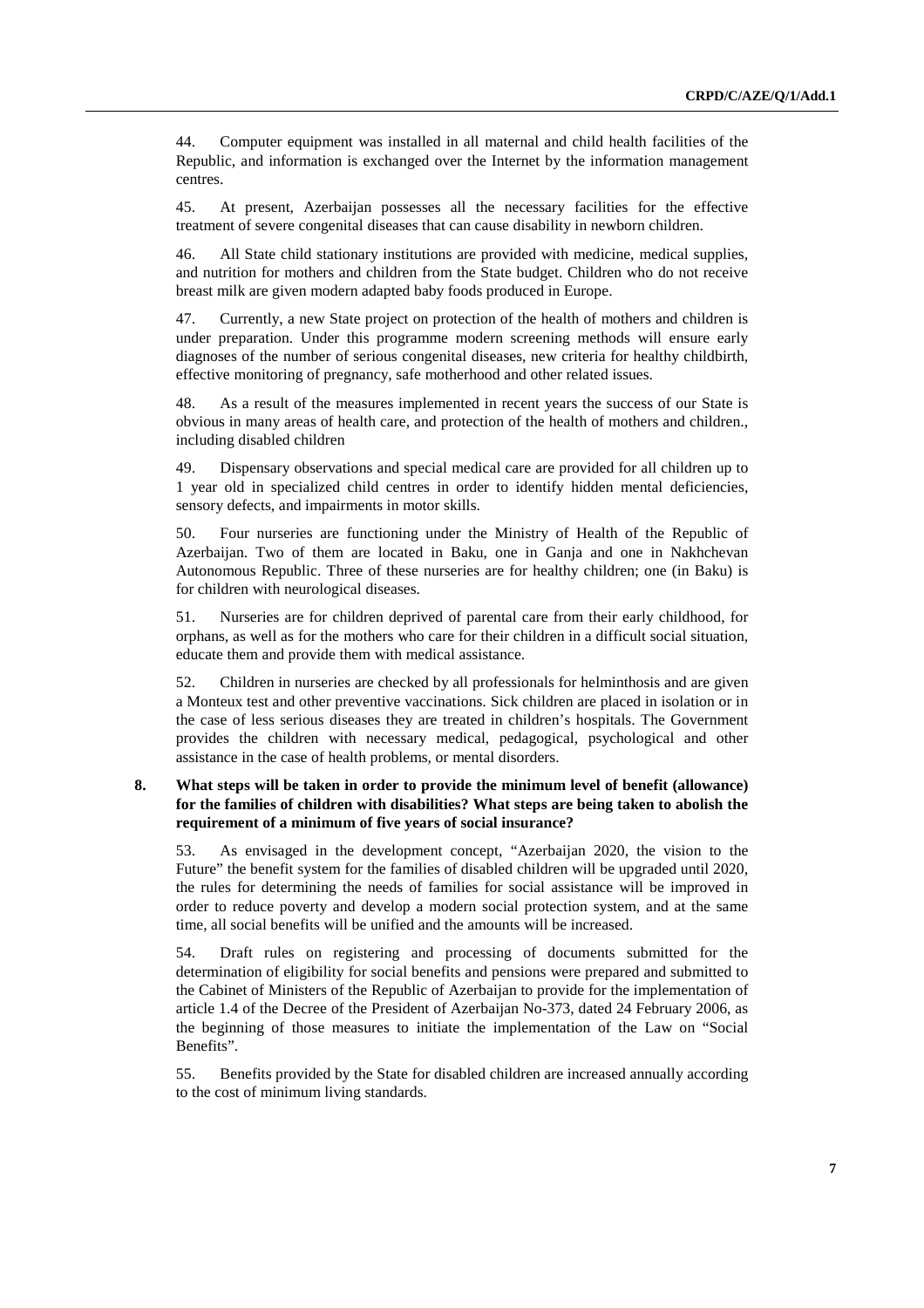## **Awareness-raising (article 8)**

**9. What measures have been taken to provide training, education and awareness-raising of public servants and high-ranking ministry officials on their obligations to implement the Convention, its principles, and the human rights-based approach to disability? What steps has the State party taken to launch and promote awarenessraising campaigns for the general public about persons with disabilities, disabled persons organizations (DPOs), the media, employers, health and educational professionals to foster a positive image of persons with disabilities?** 

56. The National Activity Plan promotes UNESCO principles such as "Education for everybody", preparing trainers in the field of legal education for persons with disabilities and different groups of the population in order to ensure more efficient protection of human rights and freedoms.

57. Public hearings are organized on the promotion of an integrated system in order that the potential contribution of children with disabilities to society is understood, and that correct positive attitudes towards them in society are formed. Such events are intended to eliminate negative stereotypes and degrading behaviour towards children with disabilities, and replace them with objective information about disabilities and their limitations. Awareness-raising events were organized jointly by civil society and government authorities and widely disseminated in mass media.

58. To this end, in 2013 the television and radio staff prepared and broadcasted some programmes.

59. Almost every month public television broadcasts special awareness programmes in order to present an image of persons with disabilities as full members of the community; Kapaz TV also broadcasts programmes on the employment problems of persons with disabilities.

60. Events aimed at promoting non-discrimination in the juridical sphere through the development of juridical sensitivity and culture, are organized under the "National Activity Plan on strengthening the effectiveness of human rights and human freedoms in the Republic of Azerbaijan" confirmed on 27 December 2007, by the order of the President of the Republic of Azerbaijan.

61. To this end, media programmes and awareness-raising events have been organized, covering the political, economic, social, cultural, civil and other spheres aimed at the integration of persons with disabilities into society. Public debates are held to address stereotypes, prejudices and practices harmful to persons with disabilities aimed at encouraging a sensitive approach to their rights, promoting their potential and the services they can offer. Events are organized to enable them to present correct information about their situation, and the positive contribution they can make to the labour market. Events have also been organized, to promote increased care and attention to the persons with disabilities and disabled children. These are supported by special programmes to assist training in sports and art, to raise awareness of the labour rights of persons with disabilities, and vocational training.

62. An article on "Awareness Educative Activities" was included in the draft law on "Social Protection of Persons with Disabilities" in order to adopt legislation on protection of persons with disabilities in conformity with the Convention on the Rights of Persons with Disabilities.

63. Round tables were organized in 2012 in child and family support centres in 11 regions of the country on the theme "Understanding Disability". 334 persons (30 from Shuvalan, 18-Goranboy, 22-Goygol, 50-Sabirabad, 40-Hajigabul, 25-Gabala, 24-Agdam,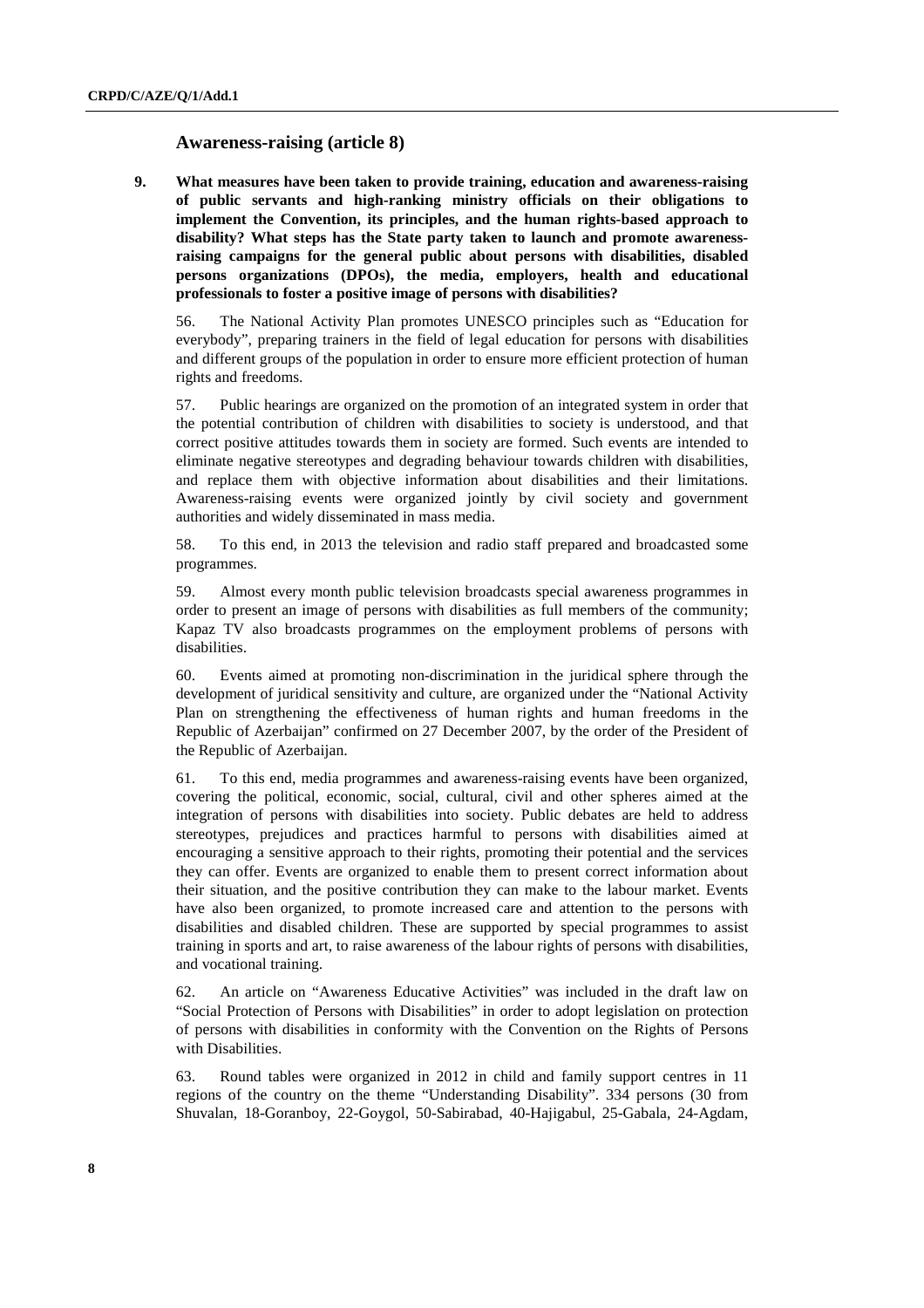22-Ismayilli, 50-Zardab, 25-Saatli, 28-Zagatala) attended the event. In the current year, events have been organized on employment of women with disabilities (24 persons), persons with disabilities and care for them (97 persons), and personal hygiene and women's health, as well as exhibitions of handicrafts by women and young people with disabilities. Relevant region authorities and members of the public were involved in all mentioned events.

64. Periodic exhibitions of handicrafts prepared by women with disabilities were organized periodically in order to help them with the sale of the handicrafts.

65. Mass events are organized annually every 1st of June on the International Children's Day, and on the International Day for Persons with Disabilities by the State Committee for Family, Women and Children Affairs, aimed at integrating children with disabilities into society.

## **Accessibility (article 9)**

- **10. Has the Government adopted an accessibility plan which covers all facets of accessibility including the physical environment, transportation, information and communications, including information and communications technologies and systems, to eliminate all existing barriers within a reasonable time frame in both urban and rural zones across the country? If so, does this plan have adequate budget allocation and intermediate benchmarks to allow for the monitoring of progress, and is the plan anchored in law? Do formal accessibility standards exist?**
- **11. How have persons with disabilities and their representative organizations been involved in the development of accessibility laws, plans and policies – for example, the pedestrian crossings in Baku? Are there plans to extend these physical access services beyond Baku to other parts of Azerbaijan and to consult with DPOs in those regions? (para. 40)**

66. The appropriate organizational measures were carried out in order to establish a social infrastructure that will minimize the challenges facing persons with disabilities, with the participation of specialized civil society. The project "Standard Rules on Equal Opportunities for Persons with Disabilities", for setting out conditions in favour of persons with disabilities in planning building facilities, was submitted to the Cabinet of Ministers.

67. The following activities were carried out according to the Presidential Decree dated 11 August 2010, paragraph 7.3.5 (measures on the facilitating the access of disadvantaged groups to ICT) of the "2010-2012 State programme on the development of communication and information technologies in the Azerbaijan Republic (Electronic Azerbaijan):

• Information Centres in four regions of Azerbaijan were created in order to strengthen the use of information-communication services by persons with disabilities within the joint Project on ICT, with the assistance of the Heydar Aliyev Fund and the United Nations Development Programme. One Centre is located in Baku, others are in the regions located in Ganja, Yevlakh and Nakhchevan. In the Centres equipped with modern equipment there are reading rooms, training education centres, and audio libraries, voice recording studios to convert books of the library to audio format, as well as cinema rooms, fast Internet connection and special modern computer centres were organized for blind and visually impaired children. Centres were provided with the 1000 publications with Braille alphabet books, subtitled films for persons with hearing disabilities, and computer game rooms for mental development for persons with mental deficiencies. Disabled persons visiting the Centres with wheelchairs will be able to move freely.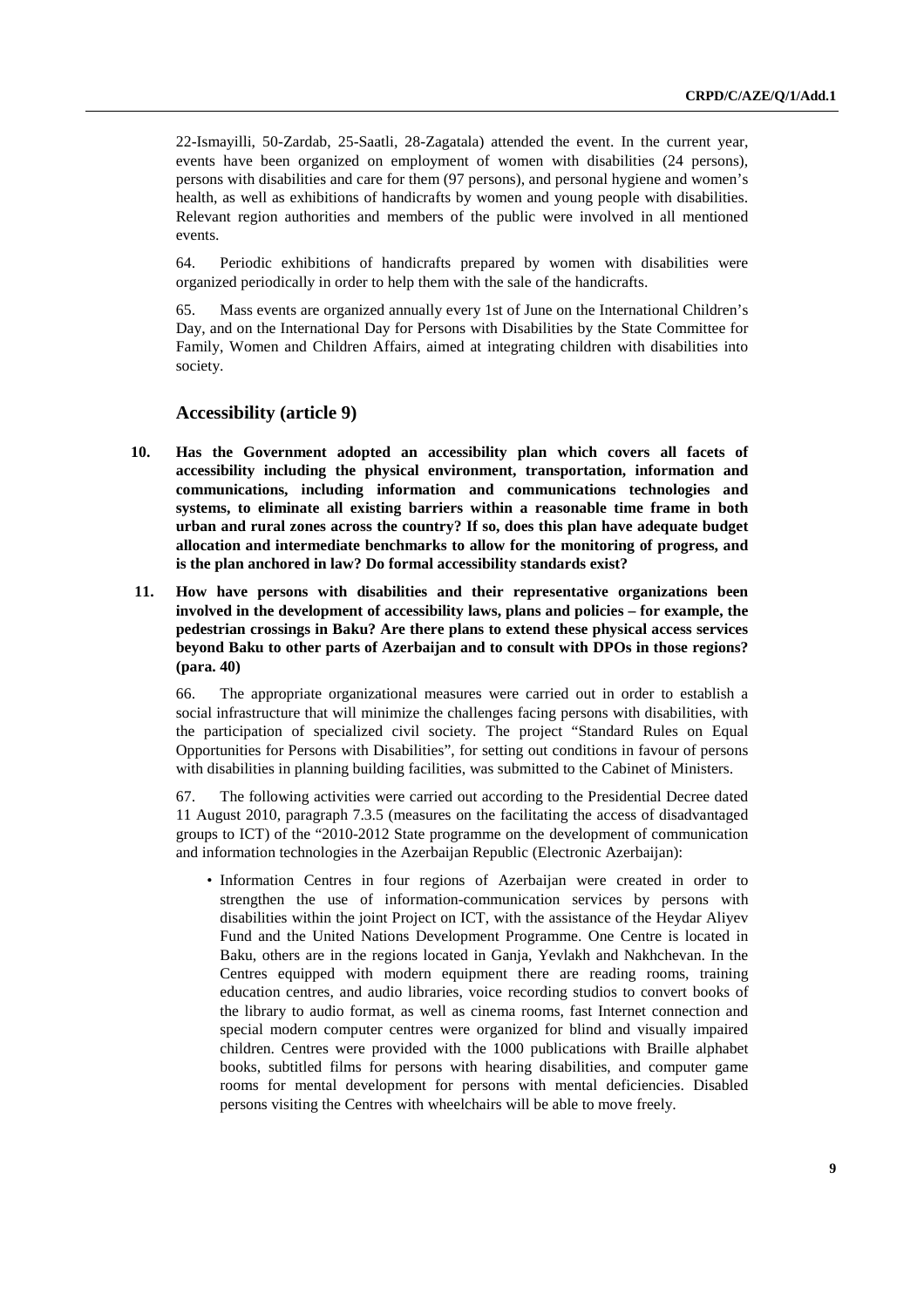- Work has been expanded in order to adapt web sites to "Web Content Accessibility Guidelines (WCAG) 2.0" recommendations of "W3C" organization (enlarged fonts, Braille fonts, audio, symbols and simplified language).
- The Ministry assists and provides free Internet for persons with disabilities who apply individually. Various regional workshops on ICT for the business sectors and the general public in connection with the improvement of the knowledge and use of the information society, and educational courses are organized in order to eliminate computer illiteracy. The number of Internet providers and Internet clubs are expanding in the regions.
- Mini computers were developed within the project "Dilmanj" in order to ensure equal access to information technologies for the blind and visually impaired people. Minicomputers were provided with the options like voice control, obtaining news reports online, voice reading of mail texts, as well as receiving and answering voice phone calls. One hundred computers were presented to blind and visually impaired people in November of 2012 in Yevlakh city.

68. Measures for improving access opportunities to ICT for persons with disabilities and disabled children under 18 are set out in paragraph 27 of the Action Plan in relation to the announcement of 2013 "a year of Information Technologies" approved by Presidential Decree No-2815, dated 28 March 2013.

69. Pedestrian tunnels in Baku are constructed with equipment for persons with disabilities in order to reduce impediments to their mobility and to provide them with free secure transportation services; the surfaces of the platforms of the railway stations were levelled, and imported medium and large capacity buses were equipped with special places for persons with disabilities.

70. TX-4 taxi cars were also equipped with special ramps for wheelchairs to enter the saloon of the car.; In the future cars imported into Azerbaijan will be provided with the same equipment.

71. Appropriate measures to provide an enabling environment, were carried out in accordance with paragraph 57.2.7 of the Urban Planning and Construction Code of the Republic of Azerbaijan

## **Situations of risk and humanitarian emergencies (article 11)**

## **12 Please explain whether evacuation plans and other emergency measures as described in paragraph 74 of the initial report are disability-inclusive?**

72. According to its activity plan, the Ministry of Emergency Situations of the Republic of Azerbaijan evacuates people (disabled included) from the areas with emergency situations, provides humanitarian assistance and organizes events on protection of health.

## **Equal recognition before the law (article 12)**

**13. Please indicate whether the State party has adopted measures to move away from the substituted decision-making model and towards a supported decision-making model regarding the legal capacity of persons with disabilities? (para. 63)**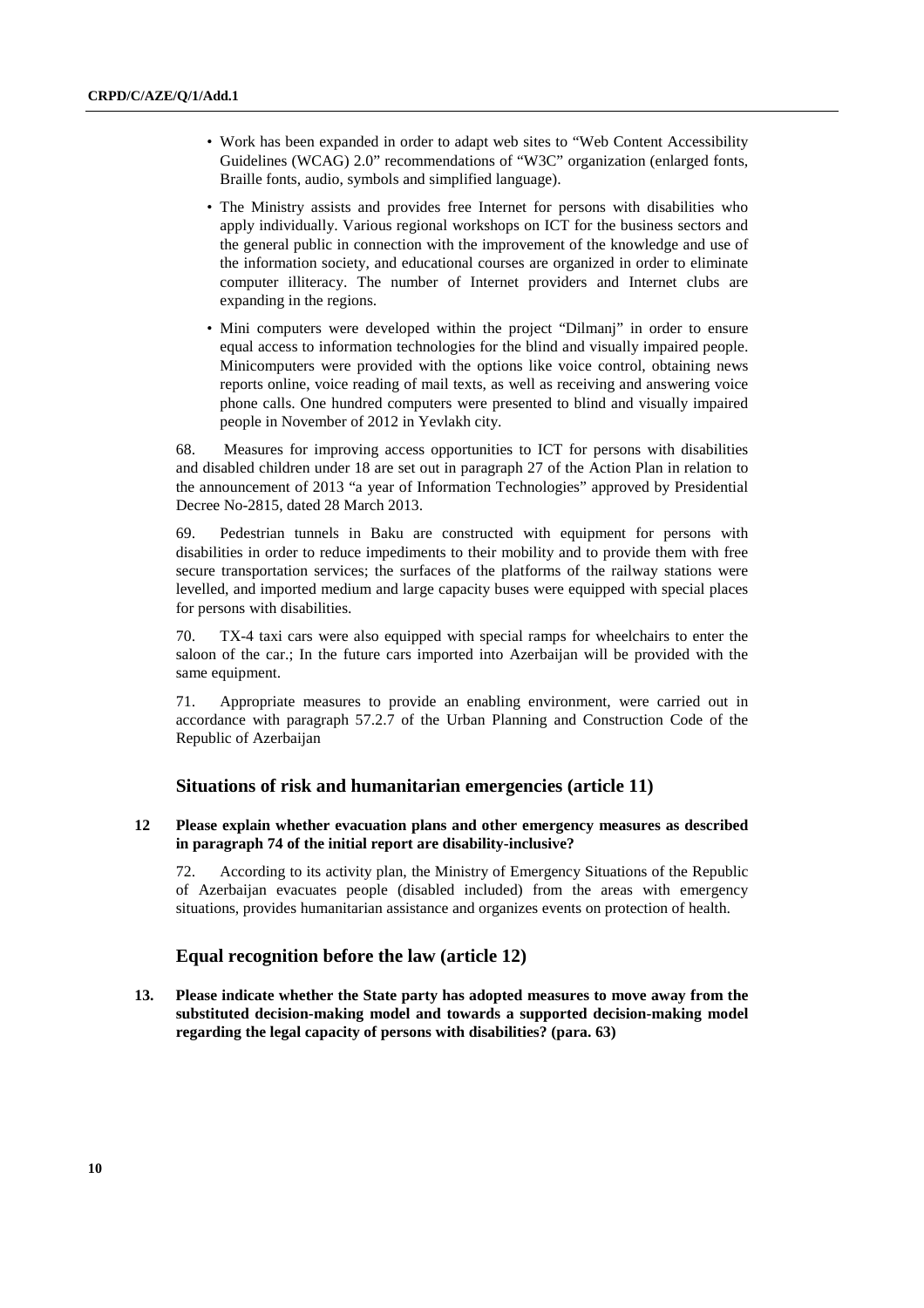### **Access to justice (article 13)**

**14. Can persons with disabilities factually and legally appear and act in courts in Azerbaijan? Is there training for judges, lawyers and court staff, and police on the rights of persons with disabilities in accessing justice, including the obligation to provide reasonable accommodation?** 

73. According to article 60 of the Constitution of the Republic of Azerbaijan, everyone may appeal to a law court regarding decisions and activity (or inactivity) of State bodies, political parties, trade unions, other public organizations and officials and according to article 65 of the Constitution every person convicted by the law court has the right to appeal, as specified by the law, to the higher law court asking for reconsideration of the verdict and also for pardon and for mitigation of the sentence.

74. According to article 4 of the Civil Procedural Code all physical persons and legal entities shall be entitled, in accordance with procedure specified by law, to exercise the right of appeal to court for protection of their rights and freedoms, as well as for protection of interests guaranteed by law. Any denial of the rights to appeal to the court is invalid. According to article 48 of this Code any physical person or legal entity shall be entitled to equal procedural rights and subject to equal procedural obligations as specified and permitted by law (civil procedural legal capacity). According to article 49 of this Code, these rights and obligations, as well as the right to assign conduct of a case to a representative through personal actions (civil procedural action capacity) shall be available to all physical persons over the age of majority and legal entities registered in accordance with the legislative requirements. According to article 72 of the Code, the rights and interest protected by law of persons with partial or restricted action capacity shall be represented in courts by their parents, adoptive parents, guardians, and custodians or other persons. Subject to limitations specified by law, legal representatives shall perform on behalf of represented persons all procedural actions, that the latter have the right to perform and submit to the court documents certifying their powers. Legal representatives shall have the right to assign the conduct of a case to another person of their choice. In accordance with article 105.2 of this Code, in cases where a witness is unable to appear before court due to health conditions, age, or disability, such witness shall be interrogated by the court at his/her place of residence. Up to 20 courts, as well as appeal courts, courts for serious crimes, administrative and economic courts were created in the past years in order to improve court structures.

75. In the new court buildings, supplied with modern technology and equipment, new ICTs were put into practice, and facilities for disabled people, who belong to the vulnerable group of the population, were created in order to simplify the citizen appeals, to provide awareness and transparent services. Lifting devices have been built for disabled people to enter the building, special coatings have been installed for visually disabled people so that they can move independently and special texts for the blind have been hung on the doors in the entrances of new court buildings.

76. In 2011, the joint web portal of the court system which simplifies opportunities of appeals within the scope of the project, (www.court.az) was created as well. The portal gives the opportunity to obtain information about trials, judges, court actions, court cases, decisions made, and also to apply and receive an answer online. The information base of the court cases, currently being created, and final court acts will also be placed on the portal.

77. The application of modern technologies will serve to ensure the right to a fair trial stipulated by the European Convention on Human Rights, along with simplifying the appeal options of people to the courts.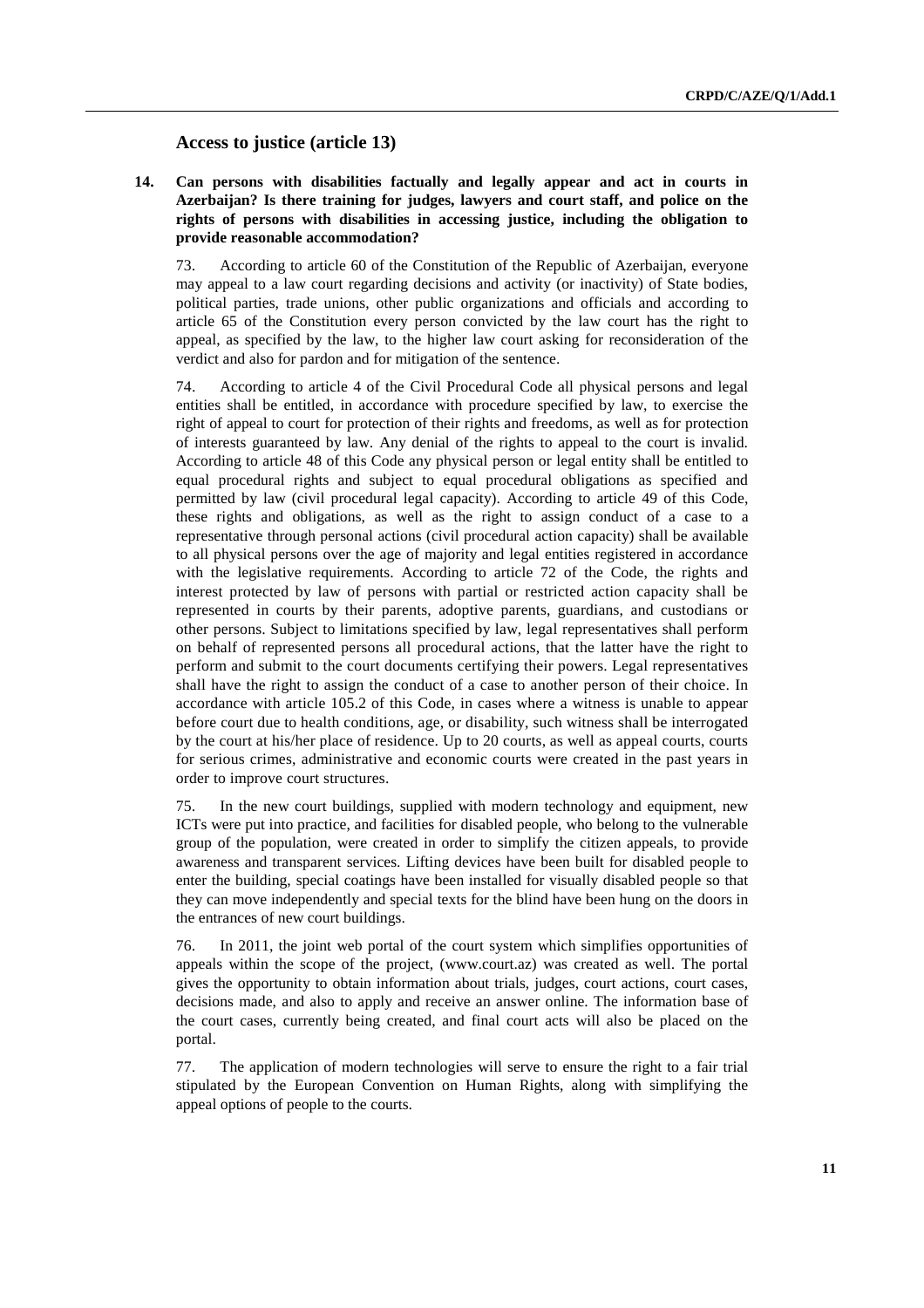78. Taking into account all the above there are no limitations in the legislation impeding disabled persons from applying to the court.

## **Liberty and security of the person (article 14)**

**15. Please clarify on which grounds "invalids" may be deprived of their liberty under article 53.5 of the Criminal Code and please clarify the criteria that this provision establishes for distinguishing between the "first" and "second" groups (para. 83)** 

79. With Law No-137-IVQD on "Amendments to the Criminal Code of the Republic of Azerbaijan" dated 31 May 2011, the restriction of freedom as a kind of punishment, noted in article 53, was removed from the Criminal Code.

## **Freedom from torture (article 15)**

### **16. Please inform the Committee about which kinds of medical experimentation are illegal and which are considered legal (para. 136)**

80. According to article 37 of the Law on "Protection of Public Health", biomedical studies based on results of laboratory experiments are permitted, in governmental and nongovernmental health institutions. A person may be a subject of a biomedical study only with his or her consent. The citizen should be informed about the aims, side effects, possible risk levels, duration and results of the examination, and may refuse to agree, at any phase of the study. The conduct of biomedical studies without the consent of the patient or the application of forbidden diagnostics, or of illegal treatments and medicine are actions liable under article 138 of the Criminal Code.

## **Freedom from exploitation, violence and abuse (article 16)**

## **17. Please explain whether the "Complex Program for Fight against Daily Violence in a Democratic Society" 2007 has been expanded to embrace the situation of women and girls with disabilities in Azerbaijan (para. 102)**

81. The "Comprehensive Program on Fighting against Violence on a Daily Basis in the Democratic Society" endorsed with the ordinance of the Cabinet of Ministers of Azerbaijan Republic #17s dated 25 January 2007 covers the conditions of disabled girls and women. Article 28 entitled "Satisfactory life standard and social protection" of the Program is about the noted subject.

## **Protecting the integrity of the person (article 17)**

- **18. Please explain what steps are being taken to explicitly incorporate into the law protection of women and girls with disabilities against forced sterilization, forced abortion, forced contraception and all other forced medication and procedures which are not authorized by individual consent, and to recognize as illegal any treatment which is administered by the consent of a third party, including a guardian**.
	- 82. Every woman has a right to solve the issues about motherhood on her own.

83. Artificial termination of pregnancy can be performed until the end of 12-week duration of pregnancy, with the woman's consent.

84. Artificial termination of pregnancy on social instructions (family conditions) can be performed until the 22nd week of pregnancy.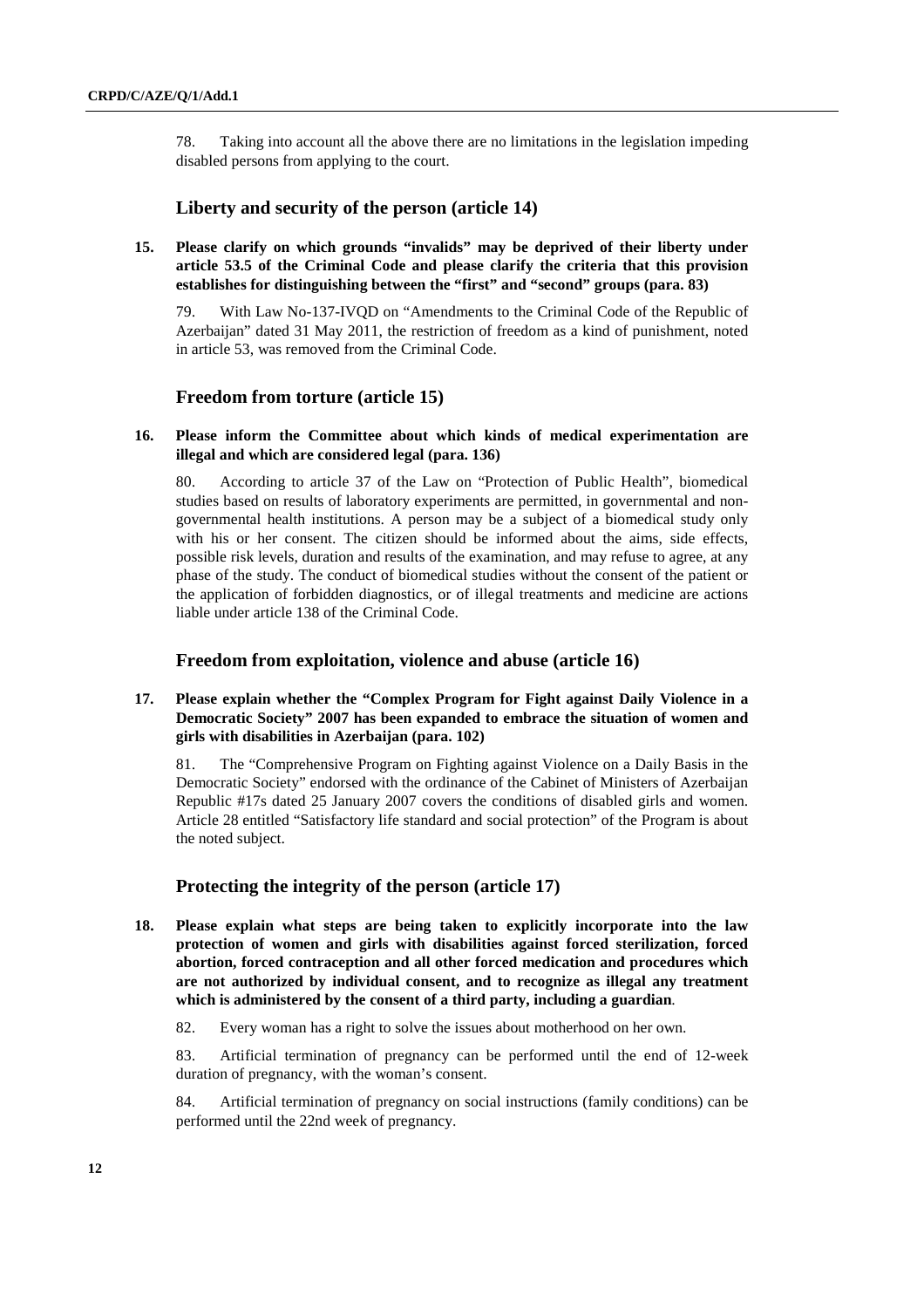85. Based on medical instructions (related to any illness the woman has) and with the woman's agreement, the abortion can take place not depending on the time of pregnancy.

86. Artificial termination of pregnancy is performed by specialized doctors in governmental or non-governmental health institutions.

87. The abortion should take place in ambulatory conditions until the  $6<sup>th</sup>$  week of pregnancy, and only in stationary conditions after that time.

88. To perform abortion in a place other than health institutions with special facilities is forbidden.

89. According to article 31 of the Law on "Protection of Public Health", medical sterilization is applied to prevent a person from the ability of producing new generation or to protect a woman from pregnancy. Medical sterilization is only applied with the written consent of the concerned person and pursuant to medical instructions. Instructions about medical sterilization are determined by the Ministry of Health and are held in governmental or non-governmental health institutions.

90. Illegal artificial insemination and implantation of embryo, medical sterilization entail criminal liability. According to article 136.1 of the Criminal Code, applying artificial insemination or implantation of embryo to a woman without her permission, or to a woman who has not reached majority is punished with a penalty at a rate from five hundred to one thousand manats, or with amendment measures for up to two years, or with imprisonment for up to three years along with possible disqualification from the right of holding a certain position or from being involved in certain activities. According to article 136.2 of this Code, applying a medical sterilization on a person, i.e. performing an operation on them in order to prevent them from being able to produce a new generation or to protect the woman from pregnancy without their permission is subject to the same punishments as above.

91. There is no provision for forced sterilization, forced abortion, forced contraception, or any other application of forced medicine or procedures determined in relation to disabled women in the legislation.

#### **Liberty of movement and nationality (article 18)**

### **19. Please provide information on the measures to ensure birth registration of newborns with disabilities, including in rural areas. Are there specific provisions for data collection on children with disabilities? (para. 114)**

92. According to the Decree of the Cabinet of Ministers of the Republic of Azerbaijan, No. 145, dated 31 October 2003, part 2 of the "Procedure for Registration of Acts of Civil Status", information on birth (as a rule: birth date of the child, gender, mother's surname, name, father's name, address, number of id card and date issued) is immediately submitted by the health institution to the Ministry of Health of the Republic of Azerbaijan, and from the Ministry of Health it is automatically transferred to the information system of the Ministry of Justice and from there automatically to the registration department of the area where the mother resides. According to the rules of article 2.24, birth certificates are given based on the birth acts. The date, series and number of the certificate are indicated in the birth acts. All newborn children are given birth certificates; information about any disability is not indicated in this certificate.

93. The information included in the electronic information base organized by the State Committee for Family, Women and Children Affairs for all newborn children, including children with disabilities according to the rules on "Organizing and Maintaining an Electronic Base" for children's, rights, adopted by Decree No.5, dated 15 January 2013 of the Cabinet of Ministers of the Republic of Azerbaijan. In accordance with the "Child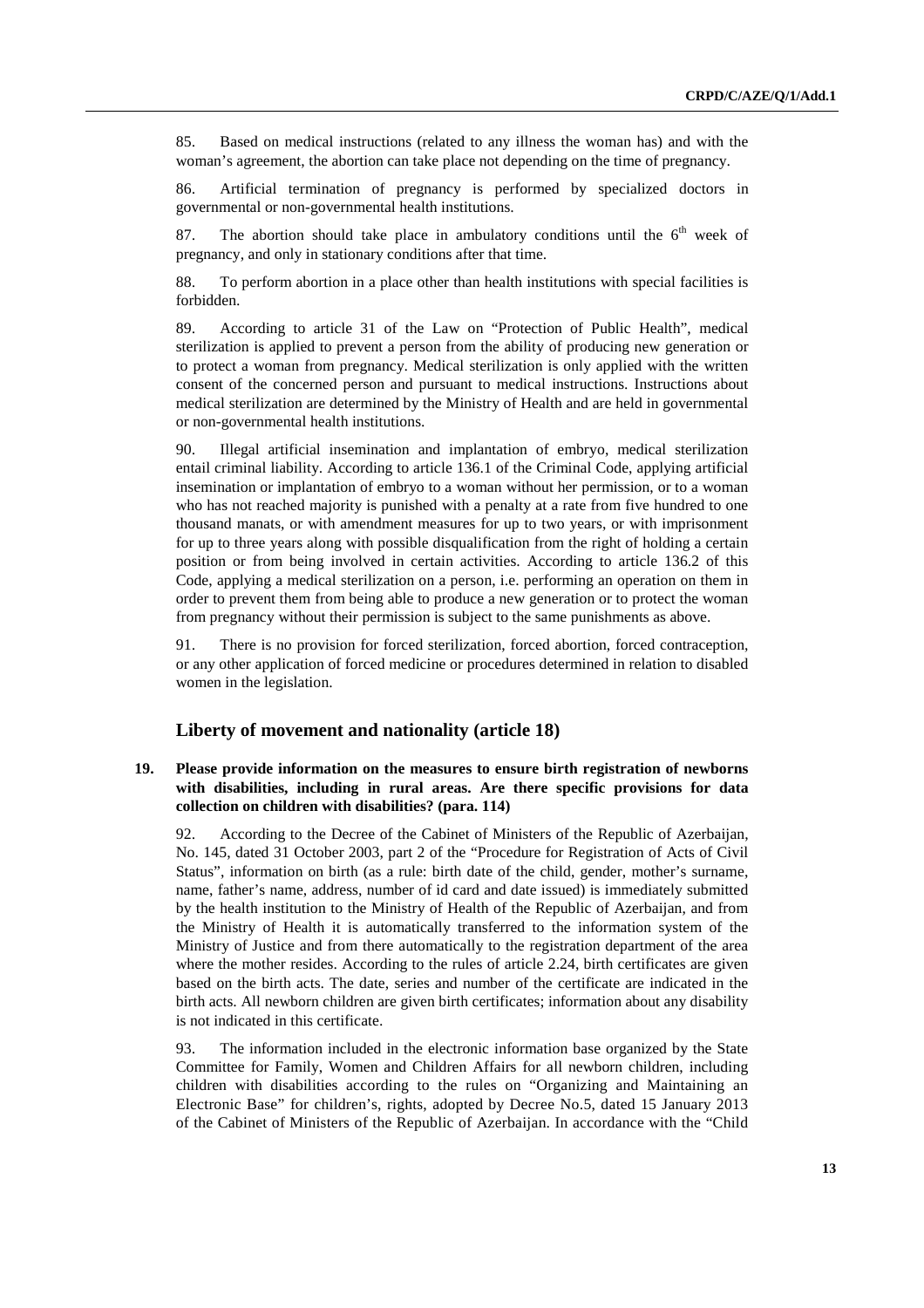Rights" law every child is registered after birth according to the legislation of the Republic of the Azerbaijan.

94. In 2010 legislation decreased the period to inform about a child's birth from three months to one month in order to shorten registration procedures, and established the obligation to send this information through the health institution's electronic information system to the relevant system of the Ministry of Justice of the Republic of Azerbaijan. Also some amendments were made to the Family and Administrative Code covering matters relating to the failure to provide information about the birth within the prescribed period, as well as defining the responsibilities of the head of the health institutions in the case of submission of incorrect birth information, and of the registration authorities in the case of failing to submit or submitting incorrect information within the information system, as well as the responsibilities of parents of the newborn children in the cases where they do not register their children without valid reasons.

95. Generally, over recent years some important work has been carried out in order to improve the registration system. The Presidential Decree provided that the registration of marriage, birth and death also fell under the responsibility of the representatives of local executive powers in order to assist people who have difficulty in registering at the regional centres. Also opening "ASAN service" centres in many regions of Azerbaijan was one of the measures to assist in decreasing the work load.

96. In addition, the Automatic Information Registration System "Civil Status Acts" was set up and covers the entire country; modern information technologies were applied to birth registration procedures and a single database was created.

97. The State Committee for Family, Women and Children Affairs has carried out an analysis in 2010 on the situation of the registration of newborn children. The result of the analysis indicated that failure to register newborns with disabilities was due to the irresponsibility of their parents and hence it was clear that there was no need for extra measures for the registration of children with disabilities.

## **Living independently and being included in the community (article 19)**

**20. Please explain what you mean by "Medical-Social Expertise"? How is it constituted? What criteria are used to justify the fact that some persons are deemed unable to live an independent life? What happens to persons with disabilities whom the "Medical Social Expertise" deems incapable of living independently? Is there a possibility of appeal of their decision? What are the options available for people with disabilities deemed incapable of living independently alone? (para. 118)** 

98. In the relevant Legislation medical and social expertise" is identified as follows:

- Medical and social expertise evaluates how the continuous sickness impacts the life activity of a person and defines his/her needs for social protection measures.

- Medical and social expertise takes account of the disability and the criteria for children's disabilities based on a complex assessment of the person's clinical, functional, social, welfare, occupational, labour and psychological capabilities.

99. If the examined person does not agree with the decision of the Medical and Social Expert Commission he/she may appeal to the chairperson of the higher level body within one month. In these cases the chairman of the Commission is required to send the documents relating to the expertise to the higher level within three days. The decision at the higher level is based on documents received or further visual tests of the persons with disabilities.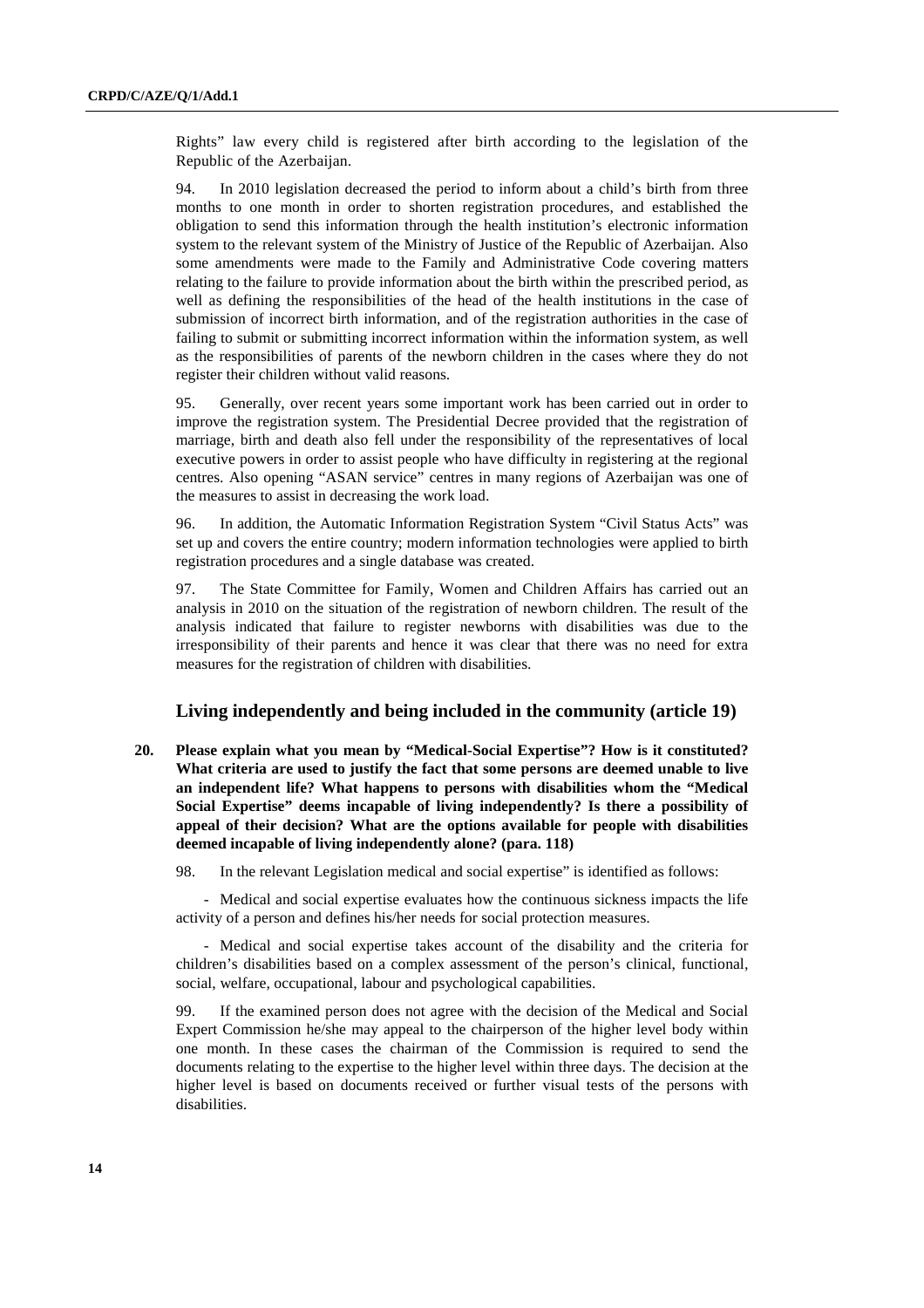100. If the complaint by the persons with disabilities, disabled children's parents or other legal representatives who have been involved in the tests is determined to be valid all transportation expenses will be paid by the persons found responsible.

101. Decisions at the higher level can be appealed to court and to the Ministry of Labour and Social Protection of the Population of the Republic of Azerbaijan. Initial higher level decisions can be appealed to a court.

102. The objective is that people with disabilities should live an independent life and be given opportunities for social integration. For this purpose, community-based services are carried out in order to transform from institutional care system to a community-based environment.

### **21. Please provide data on how many persons with disabilities live in institutional facilities. What is the size of these institutions? What is the level of income in comparison with others living outside these institutions?**

103. As of the end of the November 2013, 468 persons with disabilities are living in the institutions functioning under the Ministry of Labour and Social Protection of Population of the Republic of Azerbaijan. Regardless of where they live, all persons with disabilities are provided with the same amount of benefits.

## **Personal mobility (article 20)**

#### **22. Please inform us with the measures done for the persons with disabilities to provide them with the appropriate supportive efforts or initiatives.**

104. The following measures were taken to raise awareness of the institutions producing equipment, assistive devices and technologies so they can take into account all aspects of the needs of disabled persons.

105. Relevant road symbols were set up for persons with disabilities and their cars by the Law of the Republic of Azerbaijan "On Traffic". Thus, "Blind Pedestrians" (7.15) and persons with disabilities (7.17) in the 7th paragraph of the Law on Traffic and according to appendix 7 of the same Law, transportation symbols were defined for deaf and mute persons and for persons with other disabilities. According to paragraph-11 Law-37, drivers have to ensure all possible protection measures for persons with disabilities and in the case of signal from the blind pedestrian (signal can be rising white hand-stick) the drivers must stop immediately.

106. In addition to article 28.2, (with the exception of driving the car while drunk) the rights of the drivers with disabilities are not restricted under the Administrative Code of the Republic of Azerbaijan. The State provides free prosthetic and orthopaedic equipment for persons with disabilities, disabled children, for persons who suffered while under medical care or persons with disabilities who survived emergency situations according to the relevant rules applied by the Cabinet of Ministers on 8 July 2002 on providing World War II participants with prosthetic and orthopaedic equipment, for citizens who suffered while medical assistance or survival of persons with disabilities incurred in emergency situations, wheelchairs for disabled persons and with any other rehabilitation equipment.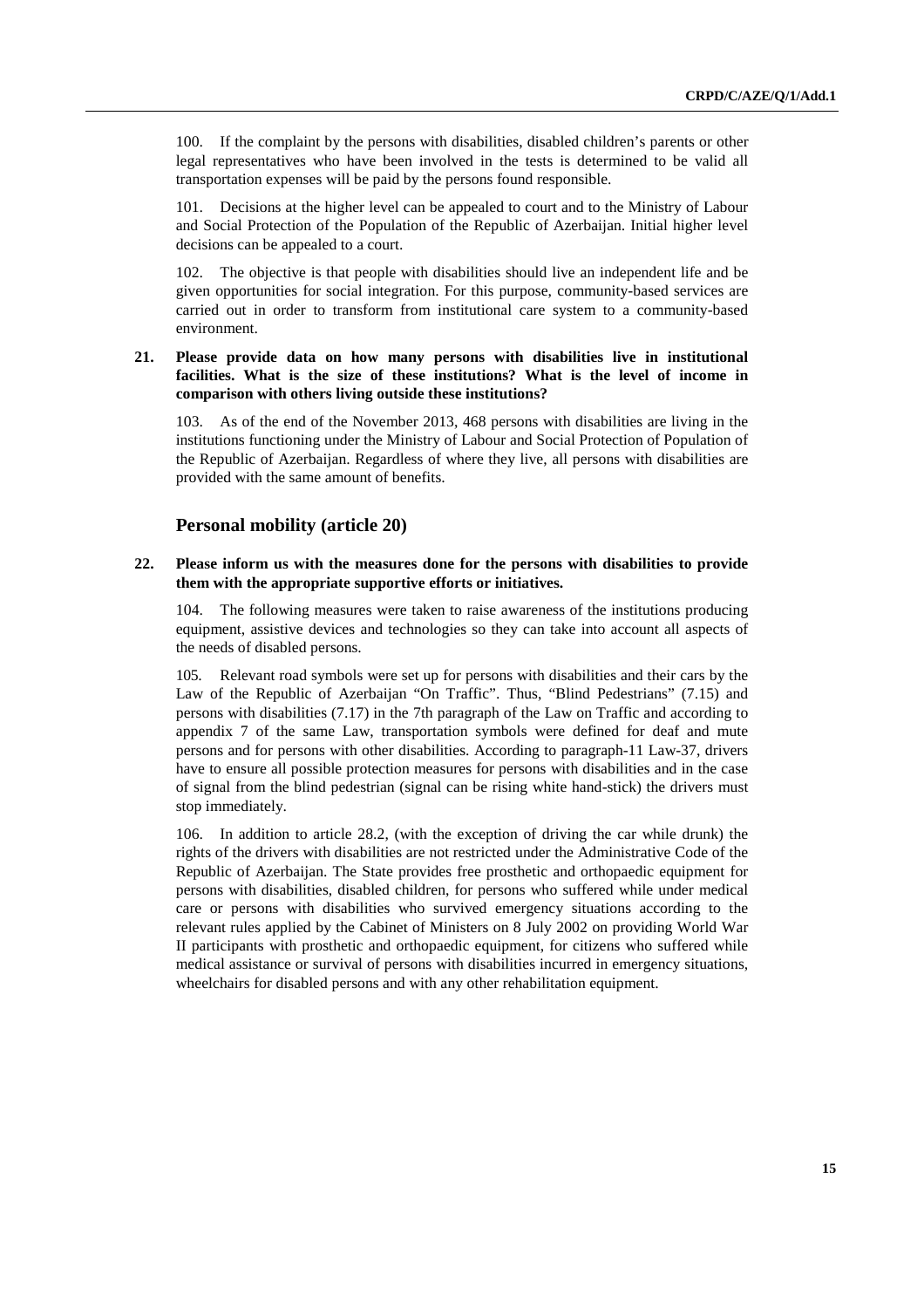## **Freedom of expression and opinion, and access to information (article 21)**

## **23**. **Please provide information on the mechanisms put in place to guarantee freedom of expression to all persons with disabilities and clarify whether access to public information is facilitated in accessible formats**

107. Individuals with disabilities are provided with free Internet by the Ministry of Labour and Social Protection of the Population. Various ICT seminars were organized in connection with the development of the information society in the regions and trainings were organized to eliminate computer illiteracy. The number of Internet providers and Internet clubs has increased in the regions.

108. Mini computers were developed within the project "Dilmanj" in order to ensure equal access to information technologies for the blind and visually impaired people. Minicomputers were provided with options such as voice control, so that the users can get news online, and voice read text mails, as well as receiving and answering voice phone calls. One hundred computers were presented to blind and visually impaired people in November of 2012 in Yevlakh city.

109. Measures on increasing the access opportunities to ICT for persons with disabilities and disabled children under 18 are set out in paragraph 27 of the Action Plan in relation to the announcement of 2013 "a year of Information Technologies" approved by Presidential Decree No-2815, dated 28 March 2013.

## **Respect for home and the family (article 23)**

#### **24. Please explain why persons with disabilities in groups 1 and 2 are not allowed to adopt children or act as guardians**

According to article 120.1.5 of the Family Code, a person who cannot perform parental duties due to illness does not have the right to adopt a child. According to article 120.2 of this Code, the list of illnesses that disqualify a person from acting as guardian or adopting a child are defined by the Cabinet of Ministers of the Republic of Azerbaijan. Only persons who lost their labour ability and belong to the disability group 1 or 2 are not permitted to adopt a child or to be a guardian according to the mentioned 7th paragraph of the list.

## **Education (article 24)**

## **25. What steps are being taken to recognize and incorporate into the law the obligation to provide inclusive education to children with disabilities and the need to implement this widely (covering the regions and rural areas)? (para. 158)**

111. The Rules on "Organization of Educational Process in Integrative School Settings" were approved by the Decree of the Cabinet of Ministers of the Republic of Azerbaijan No. 87 dated 29 May 2002. As provided by the Rules, an integrative school setting is the general educational institution with special conditions which allow persons with disabilities to study together with healthy students. School administrations provide all necessary subsidiary help to persons with disabilities in their study process. Such school settings are organized so that students with disabilities do not exceed 20 per cent of the total number of students.

112. "The Development Program (covers 2005-2009) on Organization of Educational Process of Children in Need of Special Care (children with disabilities)" was prepared by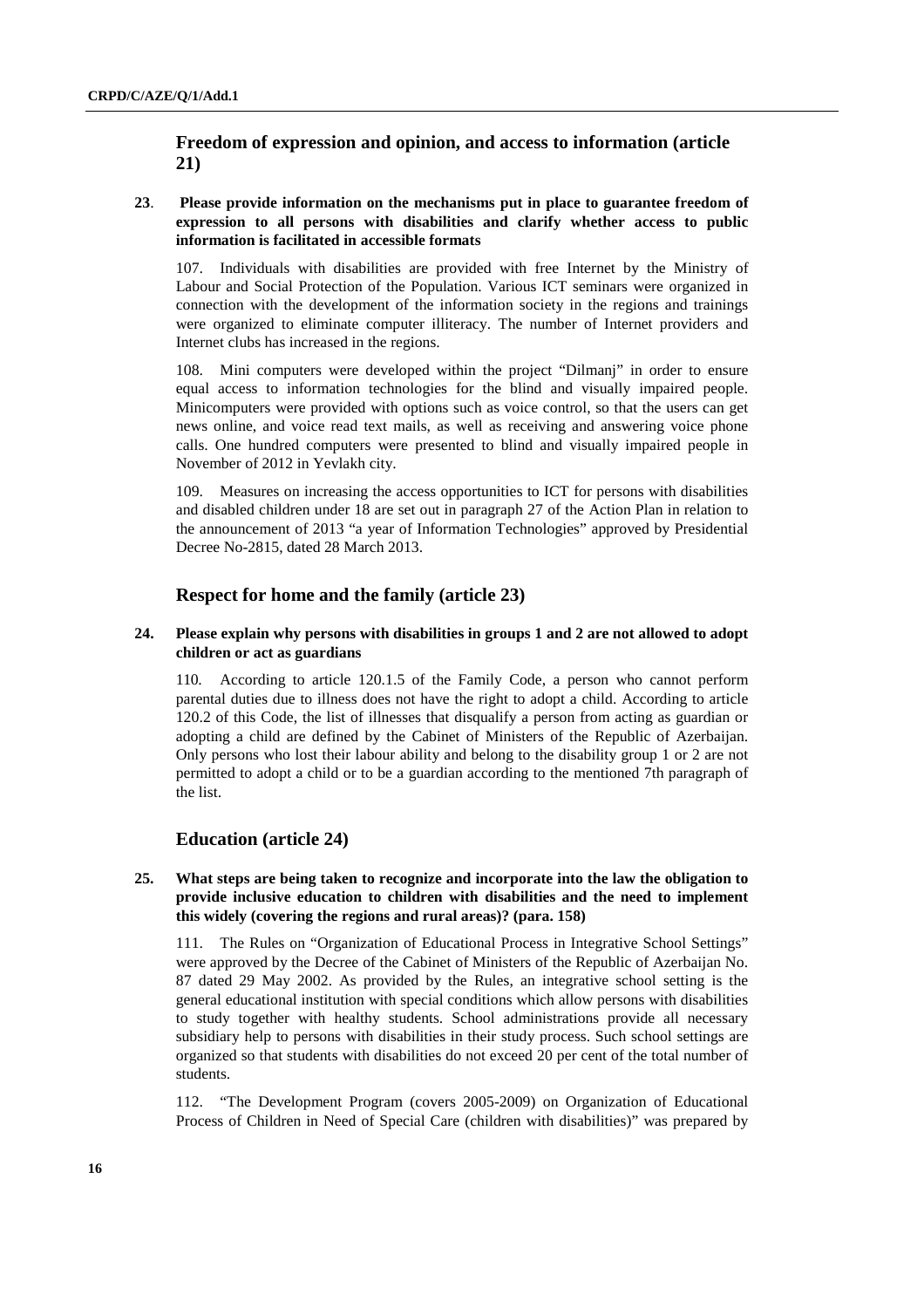the Ministry of Education and adopted by the Decree of the Azerbaijan Government on 3 February 2005.

113. In the framework of the Program three pilot projects were launched on the organization of an inclusive education process. As a result of the pilot projects, 298 children with disabilities were involved in the inclusive study process at 17 schools of general education and 13 pre-school settings. Those school settings were given 89 subsidiary teaching staff.

114. The preparation of educational development and inclusive training programmes for children who need special care treatment was envisaged in subparagraph 1.2.4 of part 7 of "The State Strategy on Development of Education of the Azerbaijan Republic" approved by the Order of the President of the Republic of Azerbaijan dated 24 October 2013.

115. Pursuant to the obligations under the Convention on the Rights of Persons with Disabilities which Azerbaijan joined in October 2008 and in execution of paragraph 7.2 of the development concept, "Azerbaijan 2020, the vision to the Future, a draft version of the development programme" on the organization of inclusive education for persons with disabilities in the Republic of Azerbaijan in 2014-2020" was prepared and submitted for approval to the Cabinet of Ministers of the Republic of Azerbaijan.

116. The main aim of the Programme is to ensure involvement of persons with disabilities at all stages of the educational process and to establish an environment without any barriers to their obtaining an education.

117. The main responsibilities of the State Programme are following:

1. Making appropriate amendments to existing legislation to ensure the involvement of persons with disabilities in the education process at its all stages;

2. Carrying out appropriate actions so that educational settings and educational programmes meet the needs of disabled children;

3. Training and development of teaching staff engaged in the organization of the study process of disabled children;

4. Establishing a database to collect information on disabled persons who take part in inclusive (integrative) education process;

5. Organizing events together with related State bodies to provide information and enlightenment with a view to emphasizing the importance of the involvement of disabled persons in the education process and social integration;

6. Establishing appropriate services to facilitate the access of disabled persons to the educational process and their integration into social life.

118. According to the official information from the State Statistics Committee, there are 57961 disabled children on the territory of Azerbaijan. 9355 of those disabled children study at home, 2536 are involved in getting education at specialized schools for children, 2908 – at specialized boarding schools.

## **26. What steps has the Government taken to ensure the accessibility, training, and availability of materials in regular schools to make them inclusive of children with disabilities, and to encourage the teaching of sign language and deaf culture, including by reinforcing the level of professional training of sign language teachers**

119. In 2010-2011 a new teaching programme was issued on Alphabet and Mathematics covering I and II classes and on its basis a new generation of textbooks for disabled children (deaf and mute children, children with acquired deafness and children with hearing deficiencies) was prepared. Boarding schools and rehabilitation centres for children with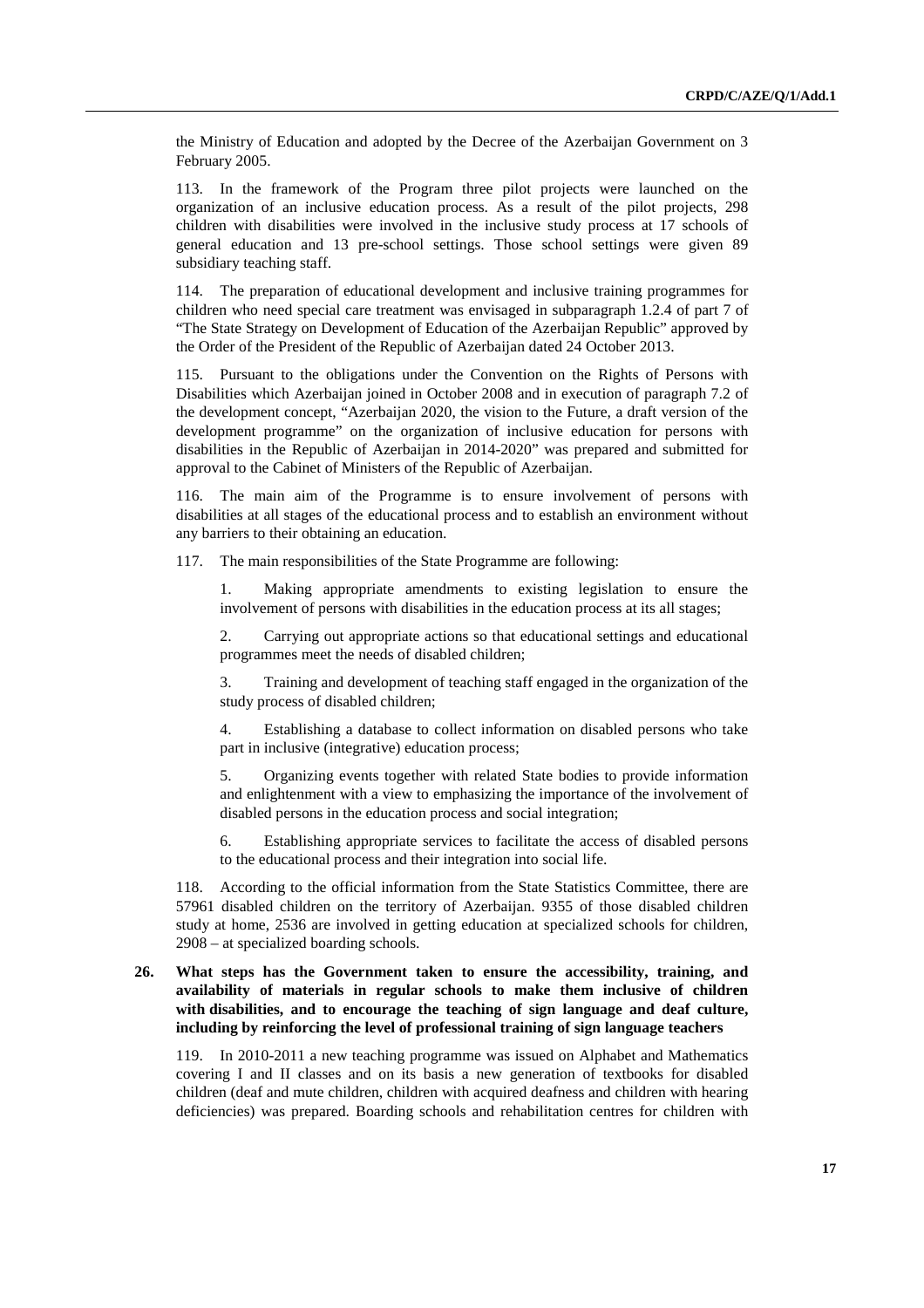disabilities which are under the authority of the Ministry of Education were provided with those textbooks and copy-books.

120. Upon the initiative of the Heydar Aliyev Fund the typography was set up at the Republic special boarding school No.5 for disabled children (blind and visually impaired) where textbooks and tutorials in Braille alphabet are published. Tutorials published at the typography fully cover the textbook needs of blind children. The Heydar Aliyev Fund also provided the Republican special boarding school No.3 for disabled children (deaf and mute) with Canadian "Unitron" hearing aids.

121. In addition, for the purpose of supporting the activities in the sphere of solving communication problems and developing the enunciation of children who need special care, the "Logaoedics album" methodical tutorial was published and delivered to boarding schools and rehabilitation centres for disabled children.

## **Health (article 25)**

### **27. Please elaborate on the measures put in place to provide HIV/AIDS and sexual and reproductive health education and information to children and adults with disabilities in accessible formats and sign language made available across the country (para. 198)**

122. The Republic Centre for the Fight Against HIV works on raising public awareness on the prevention of HIV infection among all groups of the population. Along with visual information, voluntary mass inspection measures and consultations are being held. During the preventive actions, along with the awareness work for patients suffering from some diseases indicating HIV infection, tuberculosis, traumatized central nervous system and malignant tumour, disabled persons with HIV get services in the Centre and at their homes. At the same time public awareness work by NGOs organize preventive (enlistment and inspection) activities among risk groups in the population, people with whom communication is difficult, street children, workers in the sex trade and people who may be responsible for spreading HIV. People close to infected persons (family members, children and so on, also fall within the sphere of interest of the Centre, and analogous activities have been organized for them too.

## **Work and employment (article 27)**

**28. Please explain whether the State party plans to introduce disability as a prohibited ground of discrimination in article 6.2.1 of the Law on Employment (para. 216). What sorts of measures are being taken in terms of accessibility and the provision of reasonable accommodation in workplaces?** 

123. Defining government policy regarding persons with disabilities and children with disabilities, taking measures against the causes of disability and disability of children, rehabilitation of persons with disability and children with disabilities, providing disabled persons with opportunities equal to other citizens to participate in all areas of social life and offering all necessary facilities for these persons to live a solid life according to their individual capacities and interests, are being regulated by Law No. 284 dated 25 August 1992, of the Republic of Azerbaijan on "Prevention of Disability and Disability of Children, Rehabilitation and Social Protection of Persons with Disabilities and Children with Disabilities. According to article 1 of the Law, "separation towards persons with disabilities and children with disabilities is forbidden and is being monitored by the law".

124. According to article 25 of the same Law, the corresponding executive agencies, institutions (associations) and establishments together with organizations specialized in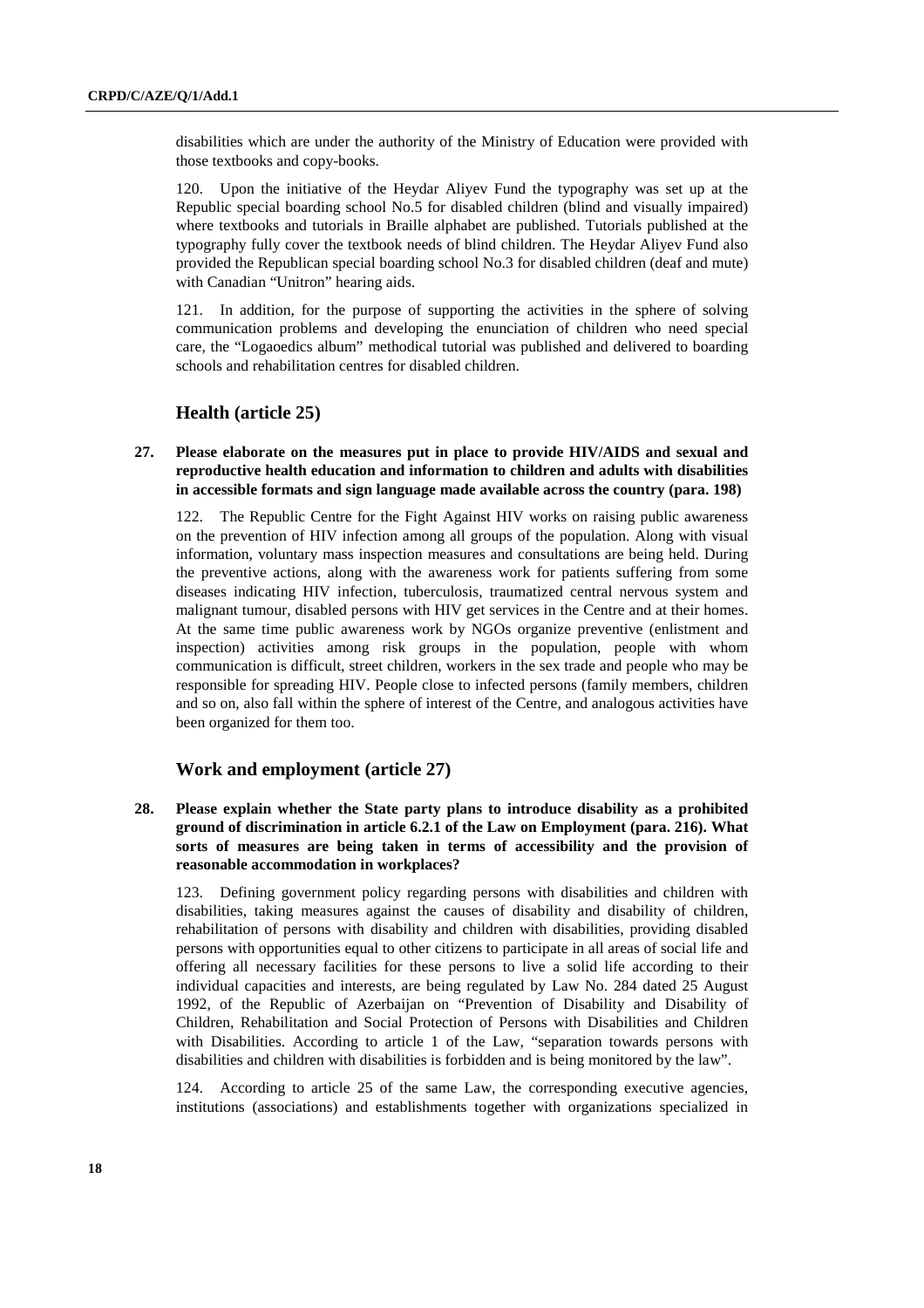dealing with adults and persons under 18 with disabilities, support their employment by establishing specialized labour agencies.

125. Other than the list defined by the corresponding executive authorities, there is defined quota for every agency, organization and company regarding adults and persons under 18 with disabilities as required by the law.

126. Corresponding executive authorities and social institutions specialized in dealing with persons with disabilities control the situation of employment of adults and persons under 18 with disabilities.

127. Regardless of their structure and priorities, companies and organizations evading employment of adults and persons under 18 with disabilities, are required to transfer a penalty fee to the State budget equivalent to three times the average salary defined in the Republic for not hiring adults and persons under 18 with disabilities.

128. Adults and persons under 18 with disabilities are being sent to the work places defined by quota by the local agencies of the State employment system. Notifications for employment given to persons with disabilities must be accepted by all companies and organizations regardless of the number of workers and management style.

129. In setting quotas for companies and organizations for persons with disabilities by the local authorities, issues such as the number of workers and quotas, deduction of taxes and finance, amenability of companies and organizations on the fulfilment of tasks are being regulated by the legislation of the Republic of Azerbaijan.

130. In addition, activities with respect to the employment of persons with disabilities, enhancement of social protection of jobless and jobseekers are regulated by the Employment Law of the Republic of Azerbaijan.

131. Relevant changes and additions can be made to article 6.2.1., of the Employment Law of the Republic of Azerbaijan to take into consideration the opinion of international experts.

132. The draft Law on Employment of the Republic of Azerbaijan prepared by the Ministry of Labour and Social Protection of the Population of the Republic of Azerbaijan and presented to the Cabinet of Ministers, includes the following changes and additions:

• Addition of subparagraph 6.2.11. to paragraph 6.2., of the Law:

"6.2.11. Providing professional and labour rehabilitation to persons with disabilities, by taking into consideration their professional and labour capacity".

• Addition of paragraph 9.5 to article 9 of the Law:

"9.5. Employment of the persons with disabilities is regulated based on their professional and labour capacity".

133. Employment issues facing people in need of special care, adults and persons under 18 with disabilities are addressed in the Law on Employment of the Republic of Azerbaijan of 2 July 2011, No. 170-IIQ. Under article 9 of the Law, the Government provides additional security to the categories of citizens with special need of social protection and facing challenges in job-hunting, by establishing additional workplaces for labour of persons of disabilities, and implementing special programmes and other activities.

134. In accordance with the established procedure relevant authorities define the quota for companies and organizations for citizens in need of special care.

135. The quota amount is defined depending on the local labour market situation and on condition that it does not exceed 5 per cent of the total number of workers in a company.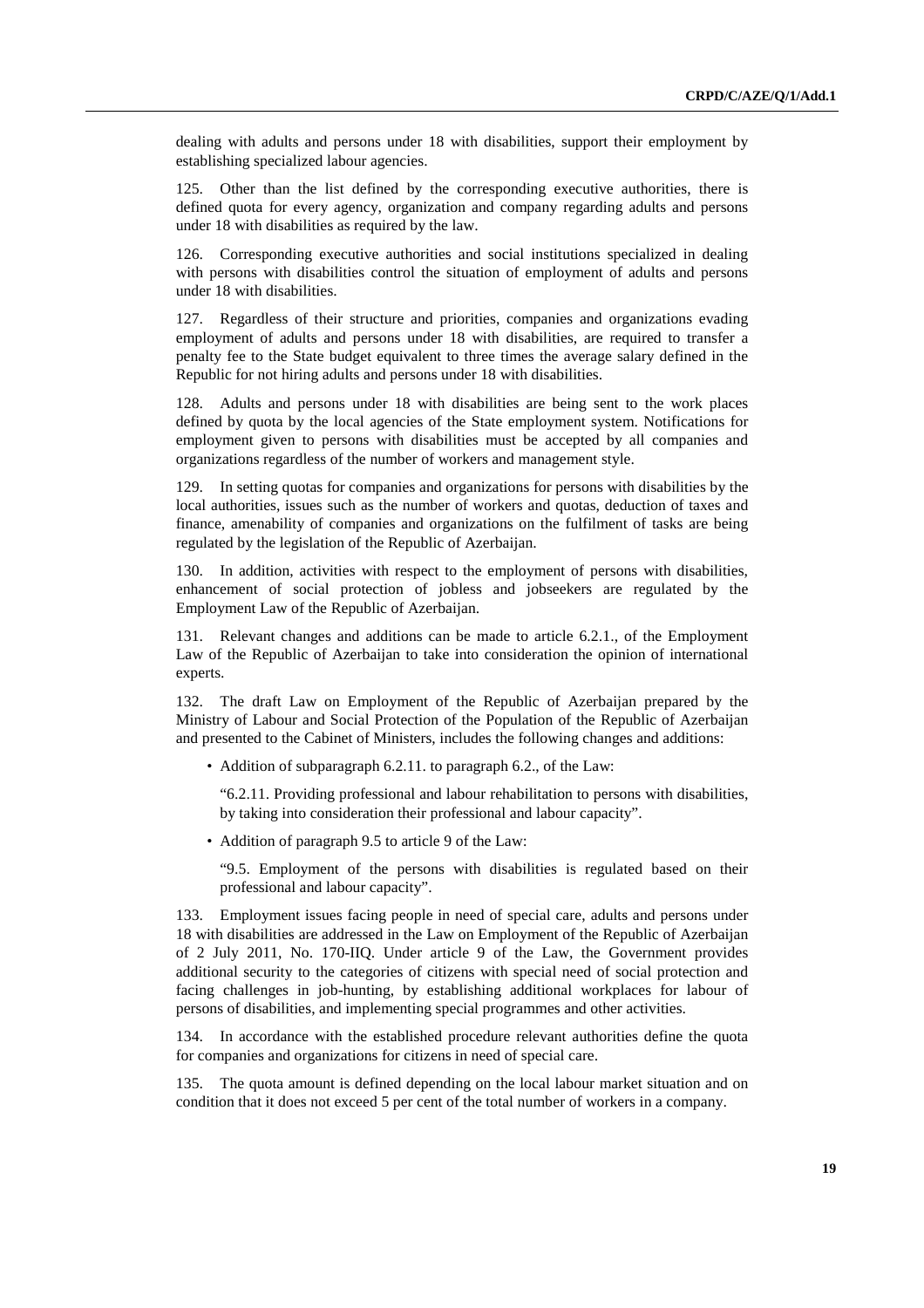136. Application of quotas for citizens with special need of social protection and facing challenges in job-hunting is regulated by resolution No. 213 of the Cabinet of Ministers of the Republic of Azerbaijan of 22 November 2005.

## **Adequate standard of living and social protection (article 28)**

## **29. What measures are being taken to bring the amount of social benefit in line with minimum wages and minimum standard of living, including for children with disabilities??**

137. There are more than 35 types of social benefits and eight types of grants in the Republic, as provided in the Law of the Republic of Azerbaijan on Social Benefits.

138. According the Law, two types of social benefits are applied – monthly and lumpsum benefits. Benefits for persons with disabilities including children belong to the category of monthly social benefits regulated by the Social Benefits Law of the Republic of Azerbaijan passed in 2006.

139. Benefits for children under 16 were accorded under the Social Benefits Law of the Republic of Azerbaijan passed in 2006, but as a result of the changes and additions to the Law the same benefits were extended to cover "benefit for the children with disabilities under 18". The amount of the benefit was increased from 25 manats to 67 manats during 2006-2013. It is worth mentioning that this indicator was 43% (58 manats) of the minimum living costs in 2006 and 58% (116 manats) of the minimum living costs in 2013. The amount of the benefit covered 64% of the minimum wage in 2013. Disability benefit is assigned when a person is unable to work, whose disability is defined and who has no right to a labour pension. For these reasons, the causes of disability are determined precisely in order to set the amount of the benefit. Categories, reasons and period of disability are defined by the Medical Social Expert Commission under MLSPP and the amounts are different depending on the above-mentioned reasons. The table below indicates reasons of disability and assigned benefit amounts.

### Table 1

#### **Dynamics of disability benefit amounts in different years**

| Reasons of disability                                                                                                                                                                                                                                                                      | Disability | 2006           | 2007     | 2008     | 2009     | 2010     | 2011       | 2012       | 2013     |
|--------------------------------------------------------------------------------------------------------------------------------------------------------------------------------------------------------------------------------------------------------------------------------------------|------------|----------------|----------|----------|----------|----------|------------|------------|----------|
|                                                                                                                                                                                                                                                                                            | group      | Amount (manat) |          |          |          |          |            |            |          |
| Disability as a result of                                                                                                                                                                                                                                                                  | I          | 25             | 35       | 50       | 50       | 55       | 60.5       | 60.5       | 67       |
| "general disease", "disease"<br>related to military service",<br>"accidents at work and $=$<br>occupational diseases", "due<br>to being in the military<br>operation area", "due to the<br>eliminating results of the<br>accident at Chernobyl Power<br>Plant", "childhood disability" III | $\Pi$      | 20<br>15       | 25<br>20 | 35<br>30 | 35<br>30 | 40<br>35 | 44<br>38.5 | 44<br>38.5 | 50<br>43 |
| Disability caused due to "the<br>defense of territorial<br>integrity, independence and<br>constitution system of the<br>Republic of Azerbaijan" and<br>"events of January 20, 1990"                                                                                                        |            |                |          |          |          |          |            |            | 83       |
|                                                                                                                                                                                                                                                                                            | -1         | 65             | 75       | 75       | 75       | 75       | 75         | 75         |          |
|                                                                                                                                                                                                                                                                                            | Н<br>Ш     | 55<br>50       | 60<br>55 | 60<br>55 | 60<br>55 | 60<br>55 | 60<br>55   | 60<br>55   | 66<br>60 |
| Disability "due to military"                                                                                                                                                                                                                                                               | I          | 60             | 70       | 70       | 70       | 70       | 70         | 70         | 77       |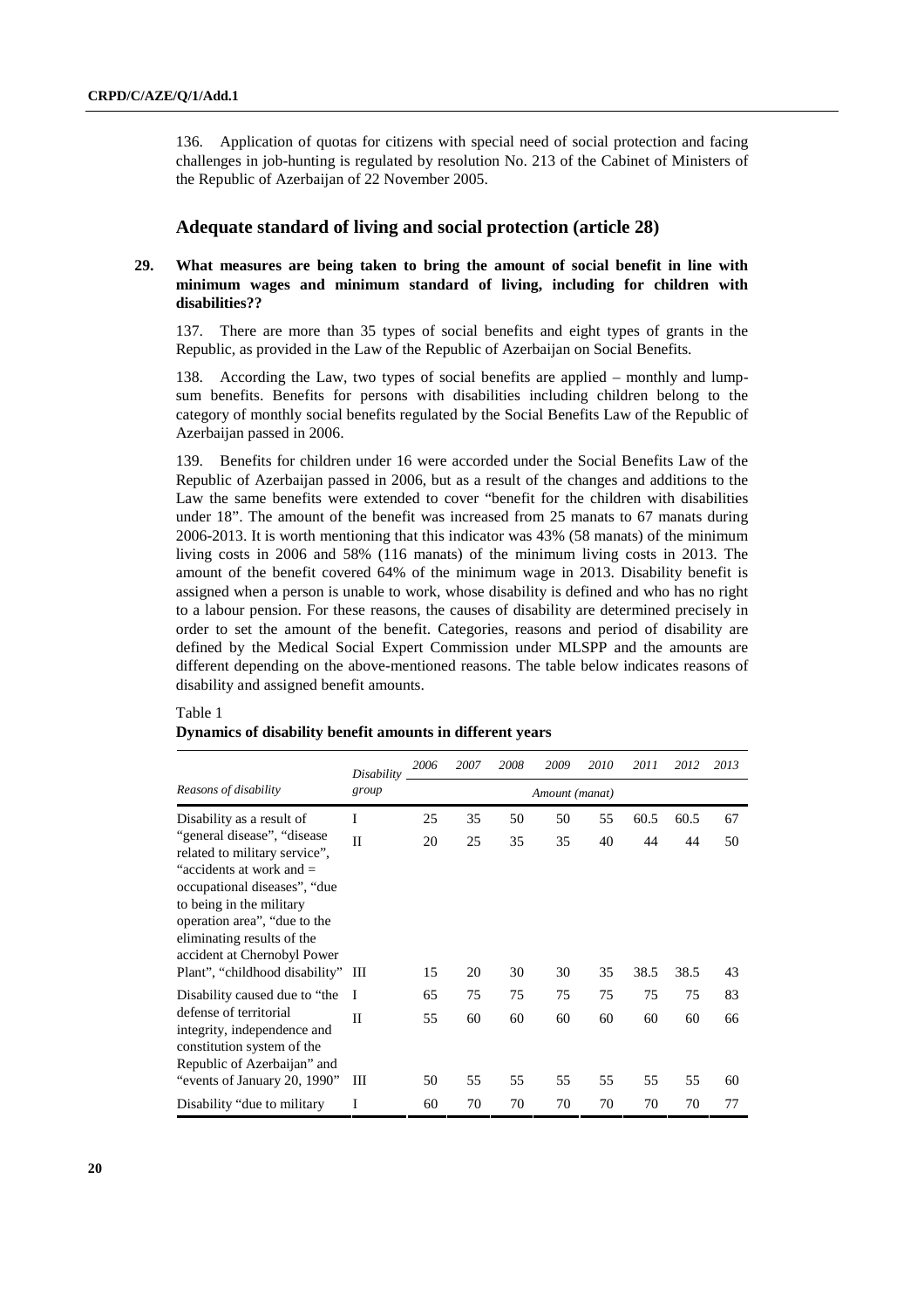|                                                           | Disability | 2006           | 2007 | 2008 | 2009 | 2010 | 2011 | 2012 | 2013 |
|-----------------------------------------------------------|------------|----------------|------|------|------|------|------|------|------|
| Reasons of disability                                     | group      | Amount (manat) |      |      |      |      |      |      |      |
| service in Chernobyl Power<br>Plant" or "due to military" | Н          | 55.            | 60   | 60   | 60   | 60   | 60   | 60   | 66   |
| service implementation"                                   | Ш          | 40             | 45   | 45   | 45   | 45   | 45   | 45   | 50   |

140. As indicated in the table, a stable rise has been observed in the amount of benefit payments due to reasons such as "general disease", "disease related to military service", "accidents at work and occupational diseases", "due to being in the military operation area", "due to the eliminating results of the accident at Chernobyl Power Plant" and "childhood disability" during the last six years. If the amounts of above-mentioned benefits are correlated to the minimum living cost, it will be observed that benefit for the disability group I covered 43 percentage of the minimum living cost in 2006 and 58 percentage of the minimum living cost in 2013. For disability groups II and III the comparable figures are 34%, 43% and 26%, 37% respectively. The amount of benefits for persons with disabilities caused by other reasons were comparatively stable, but was increased by the Order of the President in 2013. The amount of benefits for the disability group I caused by "the defense of territorial integrity, independence and constitution system of the Republic of Azerbaijan" and "events of 20 January 1990" has become higher than the minimum living cost (58 manats), but this indicator equalled 72% (116 manats) of the minimum living cost in 2013.

## **30. What other social benefit schemes are planned for the parents of children with disabilities with regard to covering disability-related needs as well as providing assistance and training to strengthen support for families to care for disabled children in the home?**

141. The legislation does not provide for any type of benefit for parents of children with disabilities. As mentioned above this benefit is given only to children with disabilities under 18. However, along with those benefits, Targeted Social Assistance (TSA) is being implemented in the Republic since 2006 and up to 1 October 2013, 134 711 families consisting of 592361 family members obtained this benefit. The amount of the TSA is 28.1 manats per person and 123.68 per family. 1.6% (9232 persons) of the beneficiary families include children under 18 with disabilities and 3.6 % (9232 persons) of them include persons over 18 with disabilities.

142. Competitions on 15 priority directives have been held for implementing regulations on giving public orders to municipalities, physical or legal entities, also to NGOs, and Order No. 2653 of 9 January 2013 of the President of the Republic of Azerbaijan on Additional Activities on services to children with disabilities and persons under mature age in socially dangerous situations. Six of the above-mentioned competitions concern services to children with disabilities:

143. Establishment of community rehabilitation centres in 3 regions (cities) for children with disabilities;

- Mobile rehabilitation services in 10 regions (cities) for children with disabilities;
- Preventing disability in children (ages 0-7) and social rehabilitation of children with disabilities by Portec method in 4 regions (cities);
- Social rehabilitation of children with disabilities (Down syndrome) in Baku city;
- Rehabilitation of children with disabilities by modern physiotherapy and psycho social methods in Baku;
- Establishing of a Centre to support the psycho-physical development of children with abilities.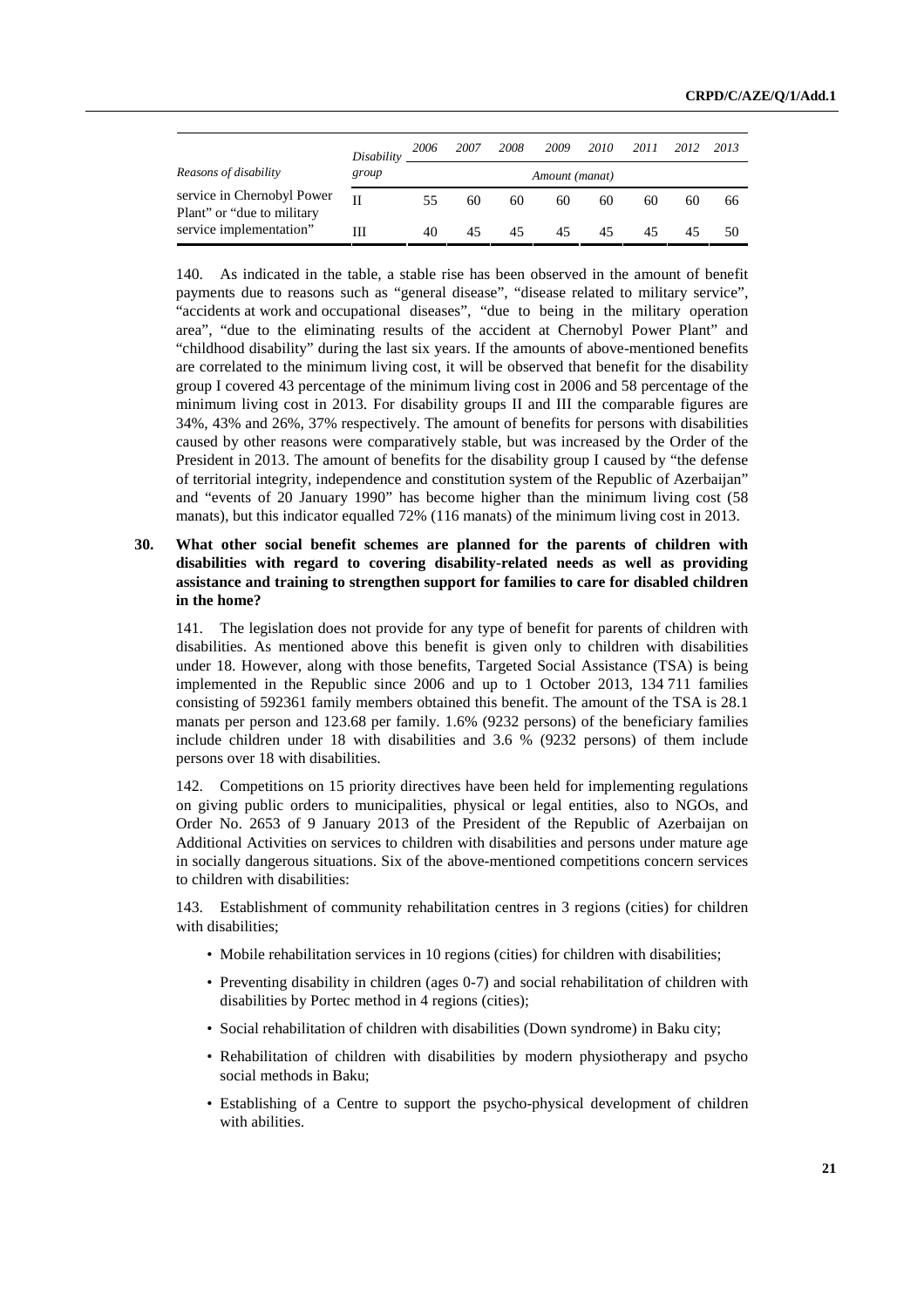- The project was started according to the results of the competition. In the framework of the project trainings are envisaged with the purpose to enhance families' knowledge and skills in the area of integration of children with disabilities into society, mobile social-psychological rehabilitation of children with disabilities, to coordinate and support families, to improve social skills of parents who have children with mental deficiencies and to reveal capabilities and potential of families in solving children' problems.
- The number of children with disabilities who took advantage of the Centres for Support of Children and Families of the State Committee for Family, Women and Children Affairs reached 424 in 2013. Specialists of the Centre (psychologists, specialists on development of children) develop social life skills of children, do psychological and social evaluation of families which have children with disabilities to ensure security for children to the full extent and provide appropriate support to strengthen such families. Specialists of the Centre carry out psychological consultations for families on a constant basis and hold training sessions on child development and approaches to disabilities. In those Centres children participate in various hobby groups depending on their interests in languages, art, computer skills, chess playing, needlework, drawing and knitting. With the help of those Centres, social problems of families of 87 children with disabilities and health problems of 38 children were addressed. During 2012-2013, 30 children were provided with wheelchairs, 46 children with orthopedic footwear, and 7 children - with hearing aids.

## **Participation in political and social life (article 29)**

**31. Does the State party plan to repeal or amend the provision which allows for the deprivation of voting rights when a court has declared a person legally incapable? (para. 248)?**

## **Statistics and data collection (article 31)**

**32. Please describe how persons with disabilities were identified and included in censuses prior to 2013. In addition, please provide information on how the State party plans to conduct censuses in the future which fully respect the purpose and content of the Convention** 

144. According to article 4-1 of the Law of the Republic of Azerbaijan "On prevention of disablement, rehabilitation and social security of disabled persons and children" an individual with limited functions, who needs social assistance and protection due to congenital illness, or illness caused by physical injury or mental deficiencies, is recognized as a disabled person on the basis of a conclusion made by the Medico-Social Expert Commission upon implementation of an expert examination. Criteria for determination of the disability of persons is regulated by the Decree of the Cabinet of Ministers No. 99 dated 27 August 1997. According to Statute, a decision on disability is totally based on comprehensive assessment of clinical, psychological, social, and domestic and professional factors and person's capability for rehabilitation. The assessment process also takes into account the character of disease, level of functional disability, effectiveness of medical treatment and rehabilitation measures, condition of compensatory (substitution) mechanisms, clinical and labour predictions, social accommodation (adaptation) possibilities, necessity in various types of social aid, work conditions and nature of work itself, professional development, age etc. Upon examination by the Medico-Social Expert Commission individuals are subjected to comprehensive check-up regardless of the nature